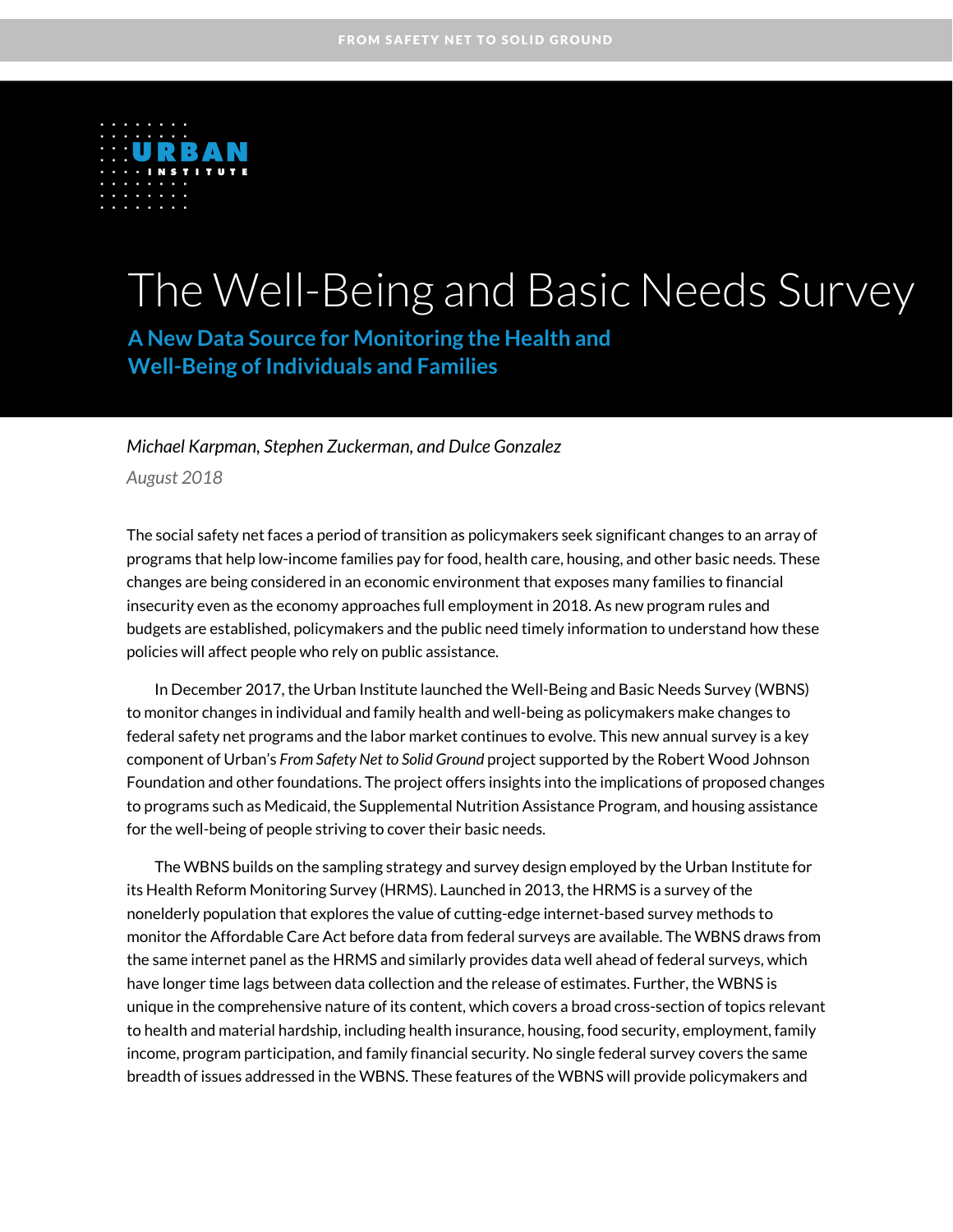other stakeholders with timely data to monitor changes to the social safety net and support evidencebased decisionmaking.

This brief describes the design and content of the WBNS. To assess the capacity of the WBNS to produce nationally representative estimates for the nonelderly adult population, we also report findings from a benchmarking analysis in which we compare estimates from the WBNS with estimates from established federal surveys with larger sample sizes, higher response rates, and stronger designs.

# Sampling and Weighting

# **Target Population**

Adults ages 18 to 64 in the United States comprise the target population for the WBNS, which was first fielded in December 2017 and will continue to be fielded annually each December going forward. We focus on nonelderly adults and their families because they are more likely than the elderly to be affected by certain proposed policy changes and programs (e.g., work requirements) and because they are more likely to be living with dependent children, who are a key target population of most safety net programs. Adults living in group quarters are excluded from the WBNS sample.

Sample respondents report on behalf of themselves and their families, which we define as their spouse or partner, if applicable, and any of their children or stepchildren under age 19 who are living with them.<sup>[1](#page-7-0)</sup> Although this definition does not fully reflect the diversity of family structures and living arrangements in the US, it is more closely aligned with eligibility rules for certain safety net programs (e.g., health insurance units used to assess income eligibility for Medicaid). Respondents may also be more likely to provide accurate responses to many of the sensitive questions in the WBNS when reporting on behalf of their spouse or partner and their children than they would if they were reporting on behalf of other relatives or nonrelatives living in their household.

# **Sampling**

The WBNS sample is drawn from the KnowledgePanel, a probability-based online research panel managed by GfK Custom Research. Approximately 55,000 people participate in this panel, some with and some without household internet access (GfK 2016). Participants who lack internet access at home are provided with laptops and free internet access to facilitate participation. Potential participants are recruited to join the panel primarily from an address-based sampling frame, the US Postal Service Delivery Sequence File, which covers 97 percent of US households.<sup>[2](#page-7-1)</sup> Panel recruitment is based on a stratified sampling methodology designed to provide representative information on the US population; self-selected volunteers are not eligible to participate in the panel. GfK's address-based sampling methodology facilitates recruitment of hard-to-reach populations, such as young adults and certain minority groups. GfK supplements the Latino households recruited through address-based sampling with its KnowledgePanel Latino sample, which is recruited using a dual-frame random-digit-dial (RDD) sampling methodology targeting areas with high Latino population density.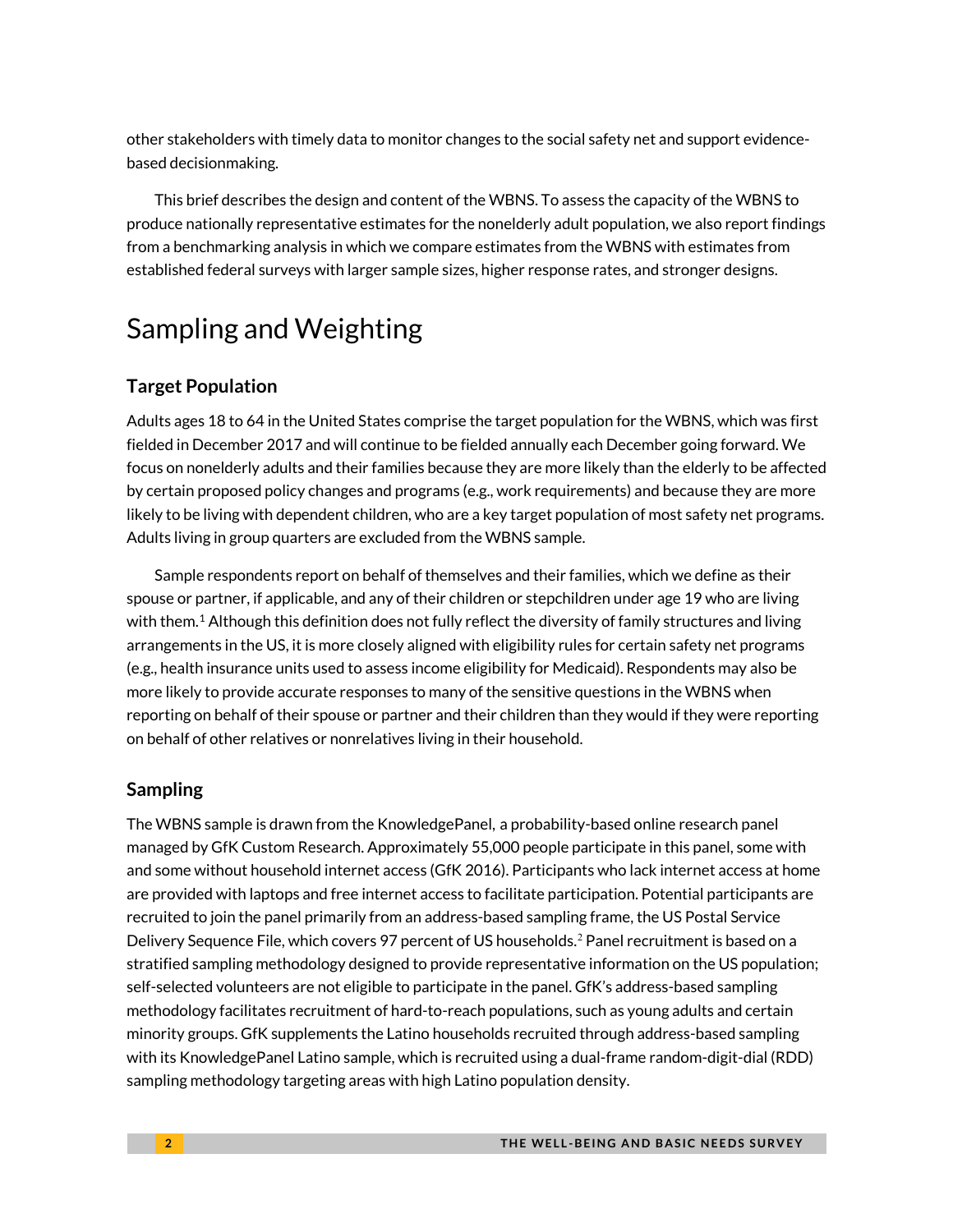Approximately 12 percent of people invited to join the KnowledgePanel express a willingness to participate. To qualify for inclusion in the panel, they must complete initial surveys providing a detailed demographic profile of their households, and this profile information can be used for sampling and weighting in future surveys. The completion rate for the household profile is approximately 61 percent. These participants become active members of the panel and form the pool from which people are sampled for specific surveys. KnowledgePanel members participate in an average of two surveys per month and stay in the panel for an average of two years.

In each round of the WBNS, a stratified random sample of approximately 7,500 nonelderly adults is drawn from the KnowledgePanel. We oversample adults with household incomes below 150 percent of the federal poverty level (FPL) to reach a target of approximately 3,750 respondents with low household incomes.<sup>[3](#page-7-2)</sup> The field period for the first round of the WBNS began December 14, 2017, and ended January 5, 2018, with nearly 90 percent of respondents completing the survey in December. We anticipate fielding the next round of the WBNS in December 2018. Panel participants may be sampled in more than one survey round over time. However, each panel member has a unique identifier that can be used to account for overlap across samples.

### **Sample Size and Response Rate**

A total of 14,122 KnowledgePanel members were randomly selected to participate in the first round of the WBNS, of which 7,700 completed the survey. The study completion rate, defined as the ratio of completed surveys to total cases fielded, was 54.5 percent. The American Association for Public Opinion Research cumulative response rate, which is the product of the household recruitment rate, profile rate, and study completion rate, was 3.9 percent (AAPOR 2016). A total of 112 cases with high item nonresponse were dropped to yield a final sample of 7,588 completed surveys.

Although the response rate for the WBNS is low, it is comparable to response rates for RDD surveys such as those conducted by Gallup and Pew (Karpman, Long, and Huntress 2015; Skeeter et al. 2017), and previous studies have found that KnowledgePanel and RDD surveys were comparable in terms of providing demographically representative samples (Chang and Krosnick 2009; Yeager et al. 2011). Other studies have found that low response rates for the panel do not necessarily imply inaccurate estimates, with little evidence of nonresponse bias for core demographic and socioeconomic measures in studies assessing recruitment for the KnowledgePanel (Garrett, Dennis, and DiSogra 2010; Heeren et al. 2008).

### **Weighting**

WBNS weights reflect the probability of sample selection from the KnowledgePanel and poststratification to the characteristics of nonelderly adults based on benchmarks from the Current Population Survey (CPS) and American Community Survey (ACS). Weights are poststratified separately to control totals for adults with family incomes below 150 percent of FPL and at or above 150 percent of FPL for the following measures: age by gender; race and ethnicity; educational attainment; presence of children age 17 or under in the household; census region; metropolitan status; homeownership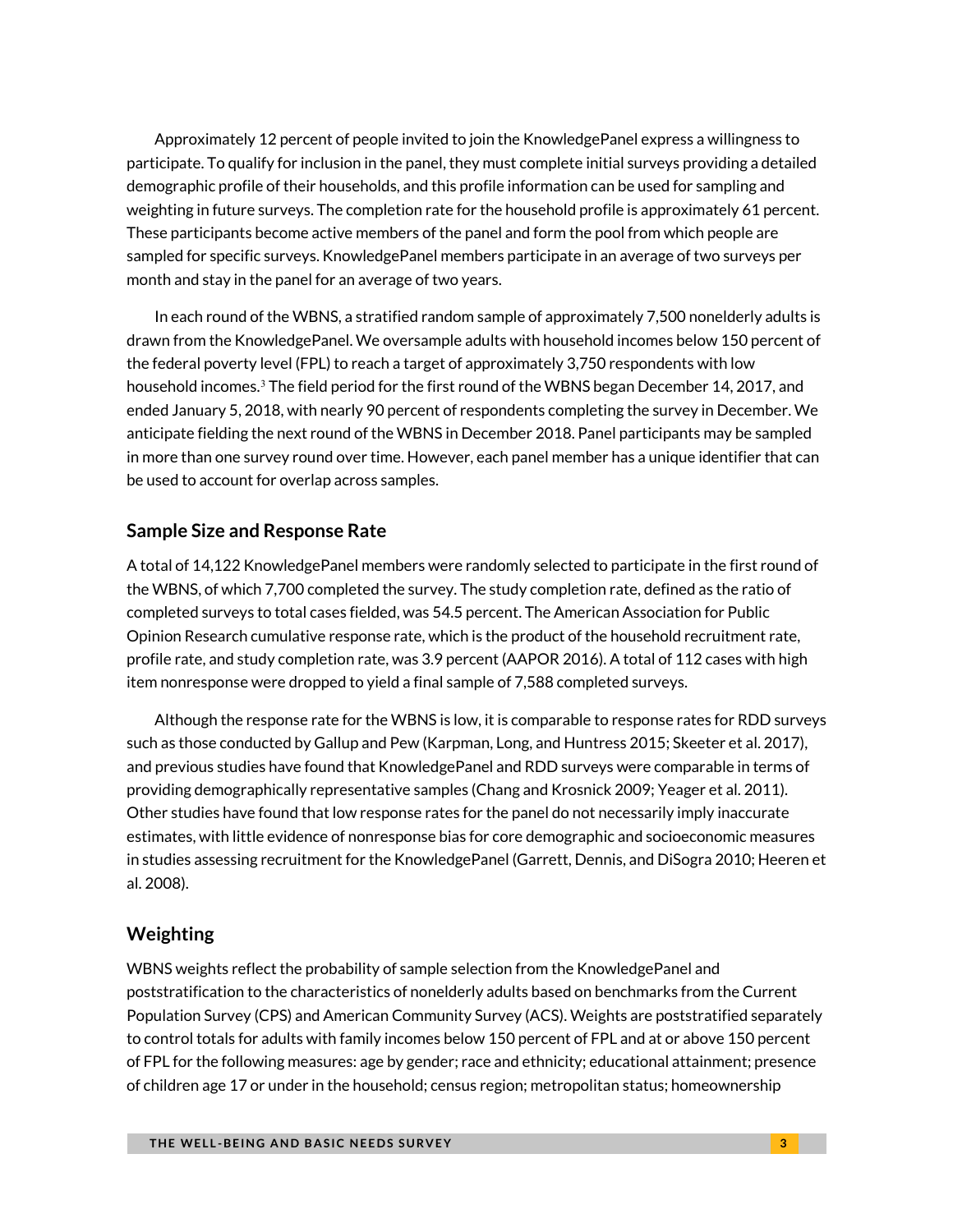status; family income as a percentage of FPL (0 to less than 50 percent and 50 to less than 150 percent for the low-income sample, and 150 to less than 250 percent, 250 to less than 400 percent, and 400 percent or more for the higher-income sample); family composition (marital status by presence of children under age 19 in the family); primary language; and internet access by age. Poststratification weights are produced through an iterative proportional fitting (raking) method. Weights are trimmed and scaled to sum to the sample size of total survey respondents. The design effect for the first round of the WBNS is 1.83. Although the weights mitigate nonresponse bias, the WBNS has more risk of error than federal surveys.

# **Imputation of Missing Data**

As part of developing poststratification survey weights, we impute values for missing data on family income as a percentage of FPL using a multiple imputation regression approach. We also impute marital status, number of children and number of adults in the household, and the age and relationship of children to the respondent to develop the measures of family size used to define the appropriate FPL threshold. Observations with missing data for any of the family structure or family income variables used to calculate family income as a percentage of FPL constitute 6.5 percent of the sample. We did not impute missing values for survey measures that are not used in the construction of the weights. Item nonresponse rates are below 3 percent for nearly all other survey measures.

# Survey Administration

GfK contacts panel members through email and invites them to participate in the WBNS. Participants are directed to follow a link to the online, self-administered survey. Questionnaires are available in English and Spanish. Nonresponding sample members are sent two reminder emails. To encourage participation, GfK has an incentive system that allows panel members to accrue points based on the number of surveys they complete. Members can be entered into sweepstakes or raffles or redeem points for cash or other prizes. During the first round of the WBNS, survey respondents completed the survey in a median time of 13 minutes.

# Survey Content

The WBNS covers a unique array of topics related to health, material hardship, and individual and family well-being, as well as the interaction of respondents and their families with major safety net programs. The core domains covered by the survey include health status and health care, housing and neighborhoods, family income, program participation, food security, employment, and family financial security. Specific measures covered within each domain are shown in table 1. The survey also asks supplemental questions on other topics, such as opioid use disorder. To the extent possible, validated questions are drawn from federal surveys, including the ACS, American Housing Survey, Behavioral Risk Factor Surveillance System, CPS, National Health Interview Survey (NHIS), Survey of Household Economics and Decisionmaking, and Survey of Income and Program Participation (SIPP). Survey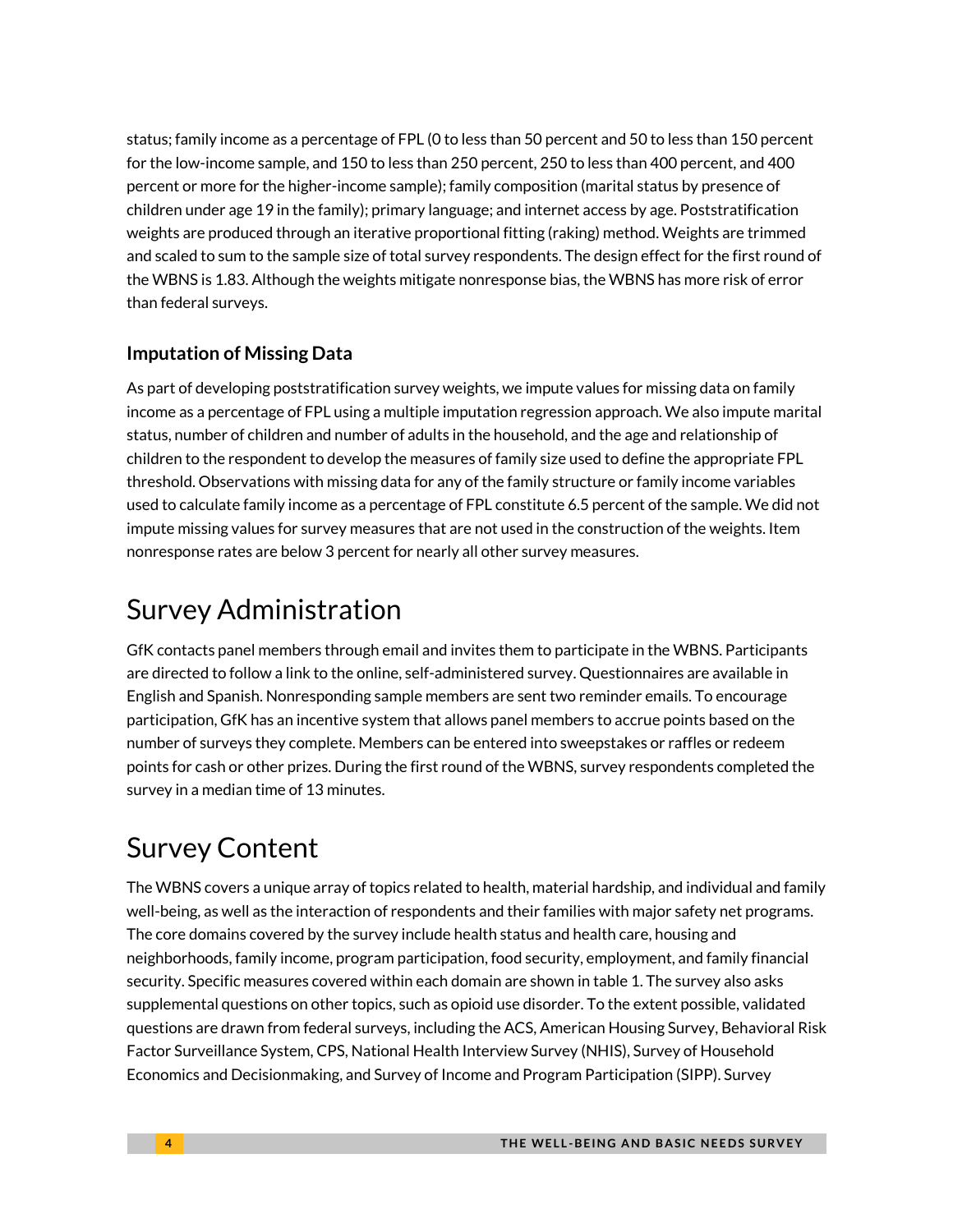content was developed through a collaboration of researchers across policy centers at the Urban Institute and with input from external experts on safety net and poverty issues.

In addition to core demographic data, the household profile provides supplementary data on respondents' diagnosed medical conditions, citizenship status, and geographic location. The many measures for which data are collected through both the profile and the survey allow researchers to gain insight on specific subgroups, such as adults in families with young children and adults with disabilities or chronic health problems. Because of the sampling design and sample size, however, the WBNS does not support estimates at the state level or for smaller geographic areas.

#### TABLE 1

| Survey domain                    | <b>Specific topics</b>                        |
|----------------------------------|-----------------------------------------------|
| Housing and neighborhoods        | Housing tenure                                |
|                                  | Housing type                                  |
|                                  | Rental assistance                             |
|                                  | Housing and utility affordability             |
|                                  | Housing stability/evictions                   |
|                                  | Neighborhood quality/safety                   |
|                                  | Family and community support                  |
| Food security                    | Household food insecurity                     |
|                                  | Reliance on charitable feeding programs       |
| Health status and health care    | Self-reported health status                   |
|                                  | Disability status                             |
|                                  | Chronic conditions                            |
|                                  | Psychological distress                        |
|                                  | Health insurance coverage                     |
|                                  | Unmet needs for medical care because of costs |
|                                  | Problems paying family medical bills          |
|                                  | Perceived stress                              |
| Employment                       | Employment status                             |
|                                  | Employer type                                 |
|                                  | Hours worked per week                         |
|                                  | Labor force participation                     |
|                                  | Factors affecting ability to work             |
|                                  | Employee benefits                             |
| Family income                    | Sources of family income                      |
|                                  | Family income as a percentage of FPL          |
|                                  | Income volatility                             |
| Safety net program participation | <b>SNAP</b>                                   |
|                                  | TANF or other cash assistance                 |
|                                  | Medicaid/CHIP                                 |
|                                  | Child care assistance                         |
|                                  | Free or reduced-price school lunch            |
|                                  | <b>WIC</b>                                    |

#### **Key Domains Covered by the Well-Being and Basic Needs Survey**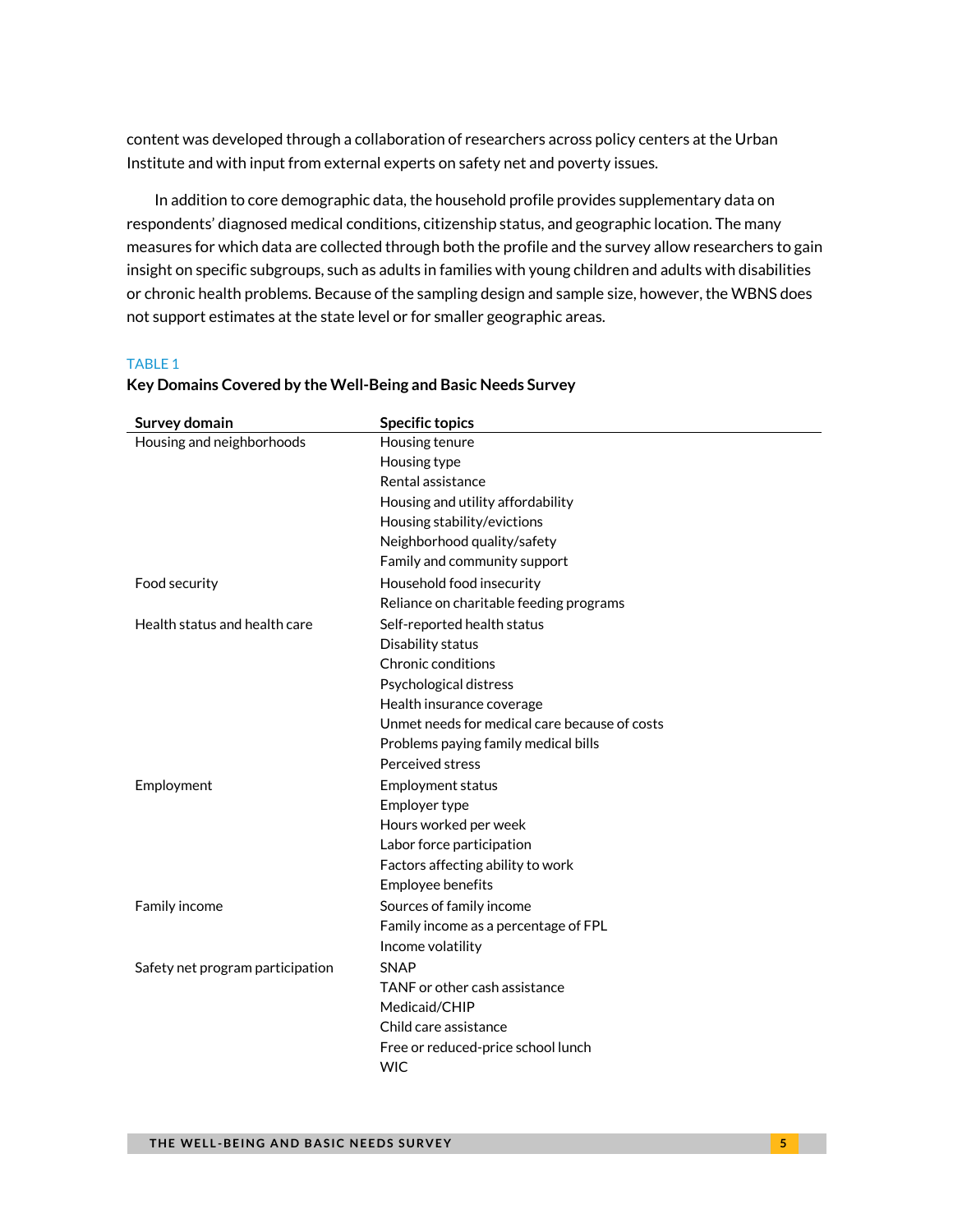|                                  | Rental assistance<br>I IHFAP                                                 |
|----------------------------------|------------------------------------------------------------------------------|
| <b>Family financial security</b> | Use of alternative financial services (e.g., payday loans, auto title loans) |
|                                  | Missed payments on credit cards or loans                                     |
|                                  | Self-reported financial well-being                                           |
|                                  | Unexpected family income changes                                             |
|                                  | Unexpected household expenditures                                            |
|                                  | Contacts by debt collection agencies                                         |
|                                  | Confidence in ability to pay for unexpected expenses                         |

**Notes:** CHIP = the Children's Health Insurance Program; FPL = the federal poverty level; LIHEAP = the Low Income Home Energy Assistance Program; SNAP =the Supplemental Nutrition Assistance Program; TANF = Temporary Assistance for Needy Families; WIC = the Special Supplemental Nutrition Program for Women, Infants, and Children.

# Benchmarking Analysis

As with estimates from all surveys, WBNS estimates are subject to various sources of error, including coverage and nonresponse error, sampling error, and measurement error. Survey weights reduce but do not eliminate error related to coverage and nonresponse. To assess the ability of the WBNS to produce nationally representative estimates for the nonelderly adult population, we conducted a benchmarking analysis comparing weighted WBNS estimates with estimates from federal surveys that have larger sample sizes, higher response rates, and stronger designs.

We compared WBNS estimates with benchmarks from the 2016 ACS, 2017 CPS Annual Social and Economic Supplement (ASEC), 2016 CPS Food Security Supplement (FSS), and 2016 NHIS. [4](#page-7-3) For this analysis, we focused on comparing basic demographic and socioeconomic characteristics and other measures that are based on questions that are consistent between the WBNS and the relevant federal survey. Estimates are reported at the time of the survey unless otherwise noted. We compare estimates for the overall sample of nonelderly adults and, consistent with the survey sampling and weighting approach, those with family incomes below 150 percent of FPL and those with incomes at or above 150 percent of FPL.

Estimates are weighted to be nationally representative of the noninstitutionalized population of adults ages 18 to 64 and exclude those living in group quarters. Standard errors for WBNS estimates are clustered at the state level. Standard errors are estimated using replicate weights for CPS-ASEC estimates and generalized variance parameters for CPS-FSS estimates. For ACS and NHIS estimates, standard errors are estimated using the cluster and strata variables provided for variance estimation.

# **Potential Reasons for Differences in Responses between the WBNS and Federal Surveys**

Although this benchmarking analysis focuses on questions drawn from federal surveys, responses may differ between the WBNS and these surveys for several reasons beyond the potential sources of error described above. One reason is that data collection periods vary between these surveys and the WBNS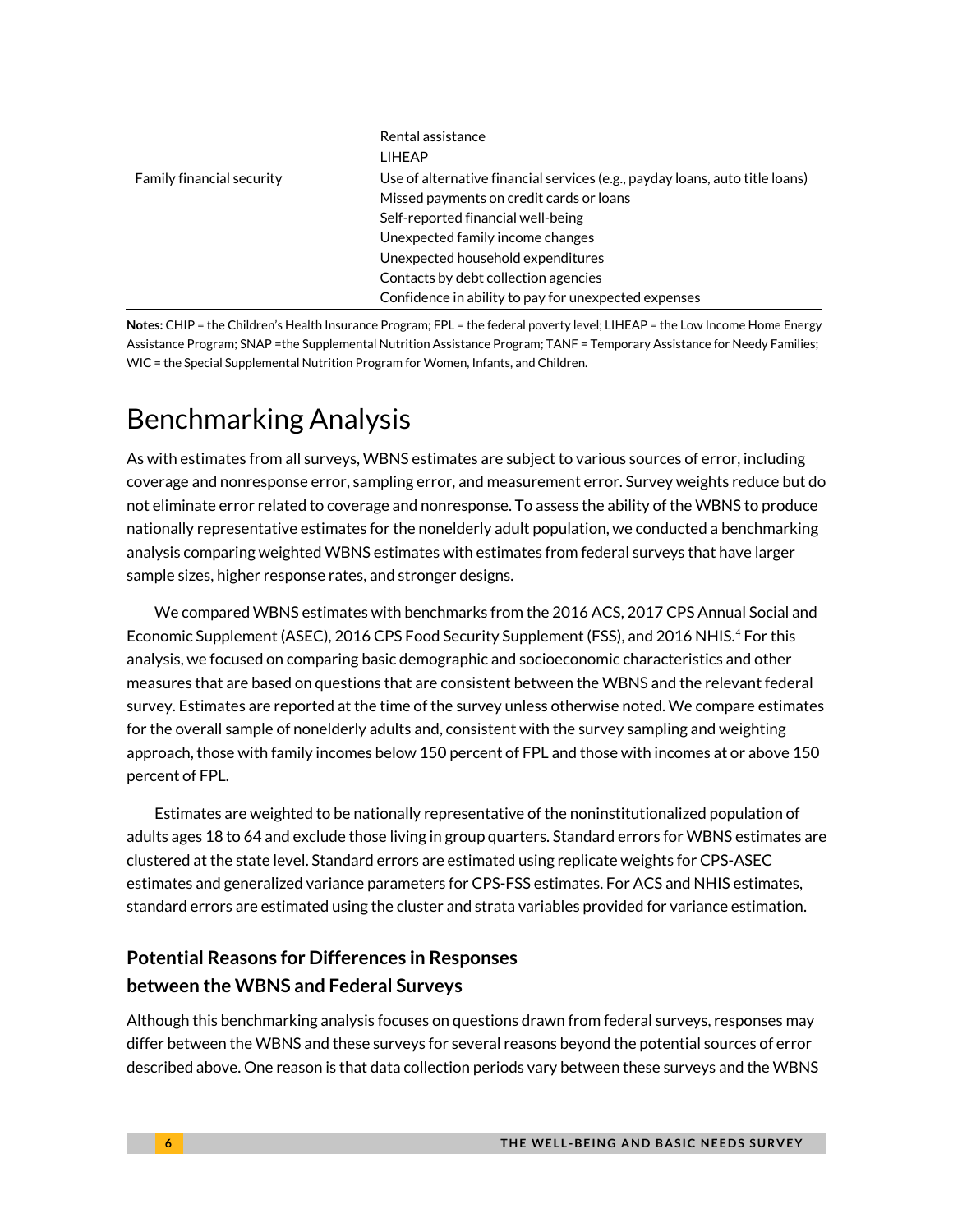(table 2). Because the WBNS field period occurred more recently than the field period for other surveys, WBNS respondents may report better outcomes that are linked to the state of the economy, which was improving throughout the year before the survey. Seasonal patterns may also contribute to differences between the WBNS and other surveys on topics such as mental health (e.g., lower perceived well-being in winter months, when the WBNS is fielded) and employment, though the direction of the effect of seasonal employment may vary by industry.

#### TABLE 2

### **Data Collection Periods for the Well-Being and Basic Needs Survey and Federal Surveys**

| Survey                                         | Dates of data collection           |
|------------------------------------------------|------------------------------------|
| 2017 WBNS                                      | December 2017 through January 2018 |
| 2016 ACS                                       | January through December 2016      |
| 2017 CPS Annual Social and Economic Supplement | February through April 2017        |
| 2016 CPS Food Security Supplement              | December 2016                      |
| 2016 NHIS                                      | January through December 2016      |

**Notes:** ACS = the American Community Survey; CPS = the Current Population Survey; NHIS = the National Health Interview Survey; WBNS = the Well-Being and Basic Needs Survey.

Responses may also differ because of differences in question wording, question order and context, and survey mode (Krosnick and Presser 2010). For instance, WBNS respondents are asked about a broader array of sensitive issues compared with participants in these federal surveys, possibly affecting their assessments of their health and well-being. Federal survey respondents may also be less likely to report socially undesirable behaviors or outcomes because of the presence of an interviewer. In contrast, the self-administered mode of the WBNS may reduce social desirability bias, leading to increased willingness to report negative outcomes (Tourangeau and Yan 2007).

Further, adults in the WBNS respond on behalf of themselves. In the ACS, CPS, and NHIS, another household member may respond on behalf of adults who are living with them. Studies have found evidence of less proxy reporting of usual hours worked in the CPS and underreporting of disability status of nonelderly adults in the household in the NHIS compared with self-reporting of these measures (Kojetin and Mullin 1995; Todorov and Kirchner 2000). For some questions (e.g., problems paying family medical bills in the past 12 months), the relevant family unit differs across surveys. The federal surveys define the family more broadly than the WBNS by including all related people who are living together.<sup>[5](#page-7-4)</sup> Overall, the effects of these differences in survey design and timing are likely to depend on the measure of interest.

# **Consistencies in Demographic Characteristics and in Measures Based on Federal Survey Questions**

#### **DEMOGRAPHICS**

As expected, the WBNS estimates align closely with federal survey benchmarks on the key demographic and socioeconomic measures used to create the survey weights both for the overall sample of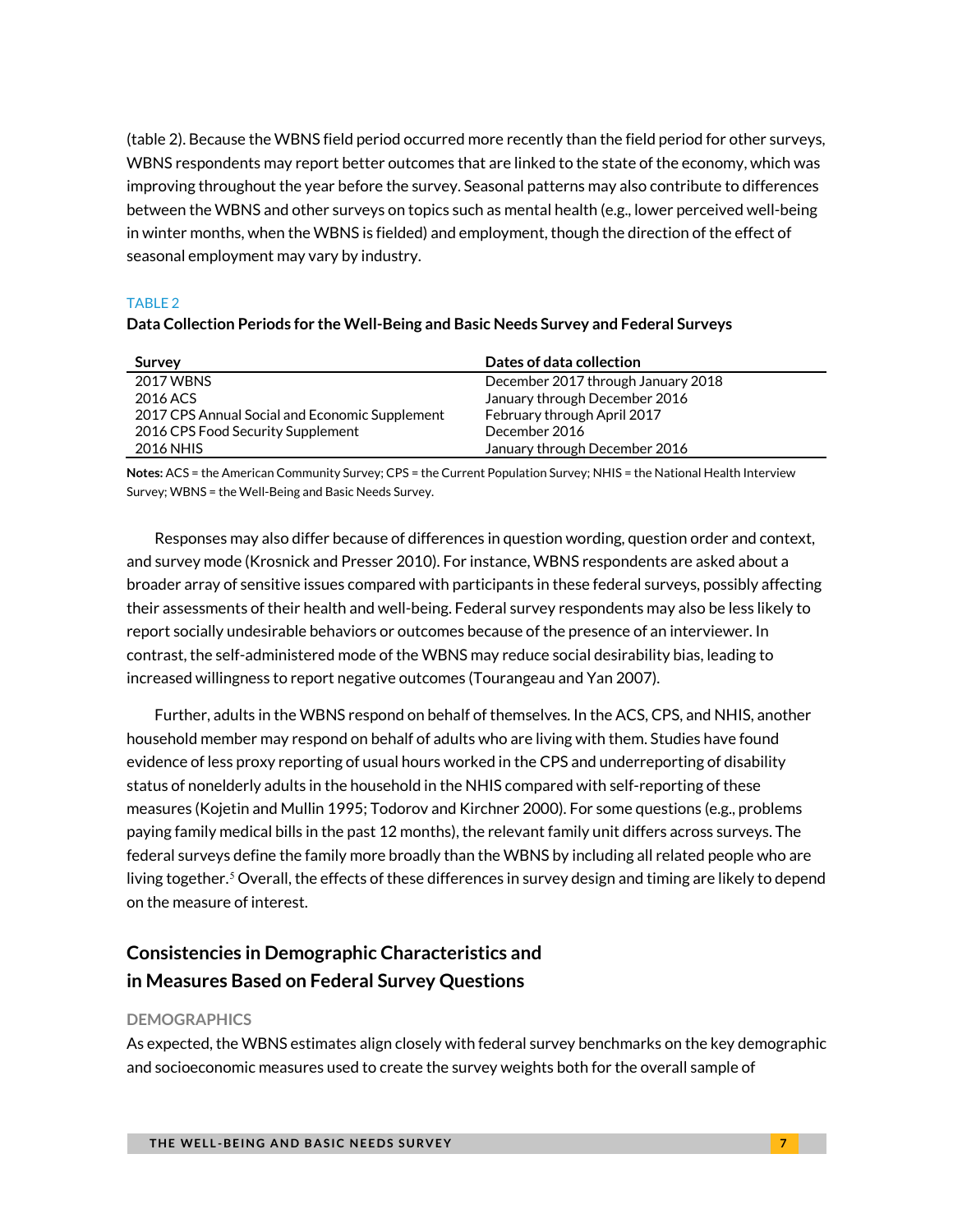<span id="page-7-0"></span>nonelderly adults and for those with family incomes below 150 percent of FPL and at or above 150 percent of FPL, which we subsequently refer to as the lower- and higher-income samples (table 3). The WBNS estimates of citizenship status, which were not used for weighting, are consistent with the ACS and CPS, with approximately 90 percent of nonelderly adults reporting that they are citizens (data not shown). We found no statistically significant differences in the estimated share of citizens between the WBNS and either of these surveys for the lower- or higher-income samples.

#### <span id="page-7-2"></span><span id="page-7-1"></span>**HOUSING**

<span id="page-7-4"></span><span id="page-7-3"></span>Questions on housing type and whether those who own their homes have a mortgage or similar property debt are drawn or adapted from the ACS. The WBNS also includes a question drawn from the NHIS that asks renters whether their households pay lower rent because the federal, state, or local government is paying part of the cost. Overall, WBNS estimates are consistent with federal survey benchmarks for these measures, though there is not always consistency within income subgroups (table 4). For instance, approximately two-thirds of adults in the WBNS and ACS reside in one-family detached houses, and just over 70 percent of homeowners report having a mortgage. However, the WBNS sample includes a smaller share of low-income respondents who report living in a detached house or having a mortgage. Among renters, about 9 percent of respondents in the WBNS and NHIS report paying lower rent because the government pays part of the cost, though a much larger share of WBNS respondents reported not knowing the answer to this question.

The WBNS also includes questions adapted from the 2008 SIPP on whether respondents' households did not pay the full amount of the rent or mortgage; did not pay the full amount of the gas, oil, or electricity bills; or experienced a utility shutoff in the past 12 months. Modified versions of the questions on inability to pay the rent or mortgage and inability to pay utility bills were included in the first wave of the 2014 SIPP, with respondents reporting these issues for the 2013 calendar year. In the WBNS, we found that 10.2 percent of nonelderly adults reported problems paying the rent or mortgage in 2017 compared with 8.5 percent of nonelderly adult SIPP respondents reporting these problems in 2013 (data not shown). We also found that 13.0 percent of WBNS respondents were unable to pay utility bills compared with 11.6 percent of SIPP respondents (data not shown). However, these WBNS and SIPP estimates are not directly comparable because of differences in the reference period and question wording.

The WBNS also asks respondents whether they were forced to move for various reasons in the past 12 months based on a question from the American Housing Survey with a two-year reference period. We find that about 1 percent of WBNS respondents were forced to move in the past 12 months compared with about 2 percent of nonelderly adults participating in the 2015 American Housing Survey who were forced to move over the past two years (data not shown because of differences in the length of the reference period).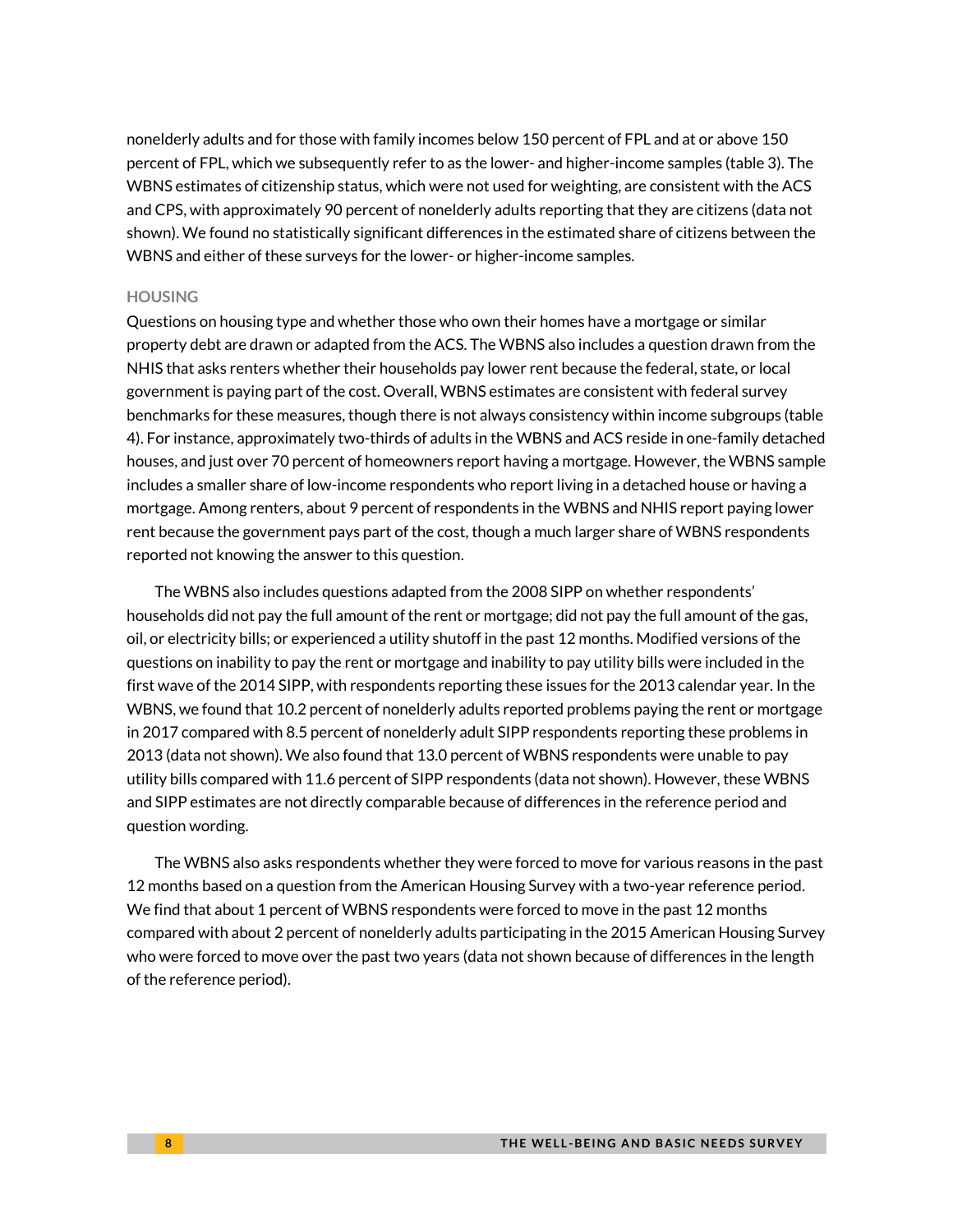**Comparison of Well-Being and Basic Needs Survey Estimates of Demographic and Socioeconomic Characteristics of Adults Ages 18 to 64 with Federal Survey Benchmarks Used for Weighting**

|                                          |                      |                  | <b>Adults with Family Incomes</b> |                  | <b>Adults with Family Incomes</b> |                  |                    |  |
|------------------------------------------|----------------------|------------------|-----------------------------------|------------------|-----------------------------------|------------------|--------------------|--|
|                                          | <b>All Adults</b>    |                  | below 150% FPL                    |                  | at or above 150% FPL              |                  |                    |  |
|                                          | December 2017        | <b>Benchmark</b> | December 2017                     | <b>Benchmark</b> | December 2017                     | <b>Benchmark</b> | Survey benchmark   |  |
|                                          | <b>WBNS</b> estimate | estimate         | <b>WBNS</b> estimate              | estimate         | <b>WBNS</b> estimate              | estimate         | used for weighting |  |
| Age                                      |                      |                  |                                   |                  |                                   |                  |                    |  |
| $18 - 34$                                | 36.3%                | 37.3%            | 51.8%                             | 54.4%            | 31.2%                             | 31.4%            | 2017 CPS-ASEC      |  |
| $35 - 49$                                | 31.0%                | 30.8%            | 24.7%                             | 22.9%            | 33.0%                             | 33.6%            |                    |  |
| $50 - 64$                                | 32.8%                | 31.8%            | 23.5%                             | 22.8%            | 35.8%                             | 35.0%            |                    |  |
| Gender                                   |                      |                  |                                   |                  |                                   |                  |                    |  |
| Male                                     | 48.5%                | 49.2%            | 44.6%                             | 47.2%            | 49.8%                             | 49.9%            | 2017 CPS-ASEC      |  |
| Female                                   | 51.5%                | 50.8%            | 55.4%                             | 52.8%            | 50.2%                             | 50.1%            |                    |  |
| Race and ethnicity                       |                      |                  |                                   |                  |                                   |                  |                    |  |
| White, non-Hispanic                      | 61.2%                | 60.8%            | 47.2%                             | 46.6%            | 65.7%                             | 65.8%            | 2017 CPS-ASEC      |  |
| Black, non-Hispanic                      | 12.5%                | 12.5%            | 18.6%                             | 18.6%            | 10.5%                             | 10.4%            |                    |  |
| Other or multiple races,<br>non-Hispanic | 8.4%                 | 8.9%             | 7.9%                              | 9.1%             | 8.6%                              | 8.8%             |                    |  |
| Hispanic                                 | 17.9%                | 17.8%            | 26.3%                             | 25.8%            | 15.2%                             | 15.0%            |                    |  |
| Region                                   |                      |                  |                                   |                  |                                   |                  |                    |  |
| Northeast                                | 17.4%                | 17.6%            | 15.7%                             | 16.4%            | 18.0%                             | 18.0%            | 2017 CPS-ASEC      |  |
| Midwest                                  | 20.9%                | 20.7%            | 19.0%                             | 18.6%            | 21.5%                             | 21.4%            |                    |  |
| South                                    | 37.7%                | 37.7%            | 40.1%                             | 40.0%            | 36.9%                             | 37.0%            |                    |  |
| West                                     | 24.0%                | 24.0%            | 25.2%                             | 25.1%            | 23.6%                             | 23.6%            |                    |  |
| Urban-rural residence                    |                      |                  |                                   |                  |                                   |                  |                    |  |
| Lives in a metropolitan area             | 87.1%                | 87.0%            | 85.8%                             | 85.2%            | 87.5%                             | 87.6%            | 2017 CPS-ASEC      |  |
| Does not live in a<br>metropolitan area  | 12.9%                | 12.2%            | 14.2%                             | 13.9%            | 12.5%                             | 11.6%            |                    |  |
| Not identified                           | <b>NA</b>            | 0.8%             | <b>NA</b>                         | 0.9%             | <b>NA</b>                         | 0.7%             |                    |  |
| English language proficiency             |                      |                  |                                   |                  |                                   |                  |                    |  |
| English proficient Hispanic              | 4.4%                 | 4.3%             | 5.7%                              | 5.3%             | 4.0%                              | 3.8%             | 2016 ACS           |  |
| <b>Bilingual Hispanic</b>                | 9.7%                 | 9.5%             | 13.2%                             | 12.7%            | 8.6%                              | 8.2%             |                    |  |
| Spanish proficient Hispanic              | 3.9%                 | 3.8%             | 7.5%                              | 6.8%             | 2.7%                              | 2.5%             |                    |  |
| Non-Hispanic                             | 82.1%                | 82.4%            | 73.7%                             | 75.1%            | 84.8%                             | 85.4%            |                    |  |
| Not reported                             | <b>NA</b>            | 0.0%             | <b>NA</b>                         | 0.0%             | <b>NA</b>                         | 0.0%             |                    |  |
| Internet access                          |                      |                  |                                   |                  |                                   |                  |                    |  |
| Has Internet access at home              | 91.6%                | 90.9%            | 83.9%                             | 83.4%            | 94.2%                             | 94.0%            | 2016 ACS           |  |
| Does not have Internet                   | 8.4%                 | 9.1%             | 16.1%                             | 16.6%            | 5.8%                              | 6.0%             |                    |  |
| access at home                           |                      |                  |                                   |                  |                                   |                  |                    |  |
| <b>Marital status</b>                    |                      |                  |                                   |                  |                                   |                  |                    |  |
| Married                                  | 51.3%                | 51.8%            | 22.6%                             | 25.3%            | 60.7%                             | 61.0%            | 2017 CPS-ASEC      |  |
| Widowed                                  | 1.4%                 | 1.6%             | 2.2%                              | 2.5%             | 1.1%                              | 1.2%             |                    |  |

**THE WELL -BEING AND BASIC NEEDS SURVEY 9**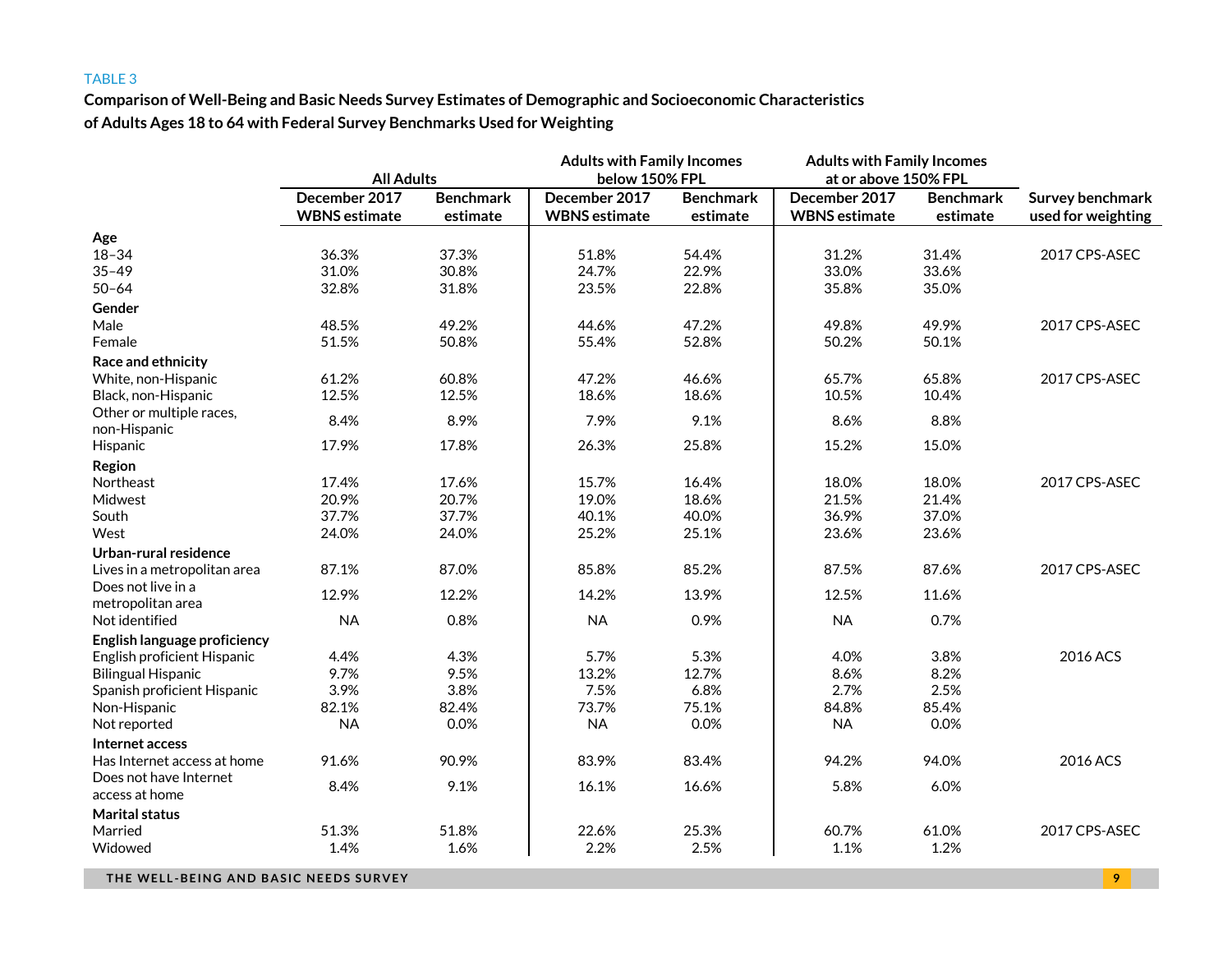| Divorced                                         | 7.7%  | 7.9%          | 11.2%     | 9.6%      | 6.6%      | $\ast\ast$<br>7.3% |               |
|--------------------------------------------------|-------|---------------|-----------|-----------|-----------|--------------------|---------------|
| Separated                                        | 1.9%  | 2.0%          | 3.5%      | 3.5%      | 1.4%      | 1.4%               |               |
| Never married                                    | 28.2% | 28.9%         | 50.0%     | 53.6%     | 21.0%     | 20.3%              |               |
| Living with a partner                            | 9.4%  | 7.9% ***      | 10.2%     | 5.4% ***  | 9.1%      | 8.8%               |               |
| Not married or living with a                     |       |               |           |           |           |                    |               |
| partner, no specific category                    | 0.2%  | <b>NA</b>     | 0.5%      | <b>NA</b> | 0.2%      | <b>NA</b>          |               |
| imputed                                          |       |               |           |           |           |                    |               |
| <b>Family structure</b>                          |       |               |           |           |           |                    |               |
| Married/partner, children                        | 29.9% | 29.5%         | 20.8%     | 19.4%     | 32.9%     | 33.0%              | 2017 CPS-ASEC |
| under 19 in family                               |       |               |           |           |           |                    |               |
| Married/partner, no children                     | 30.7% | 30.2%         | 12.0%     | 11.3%     | 36.8%     | 36.7%              |               |
| under 19 in family                               |       |               |           |           |           |                    |               |
| Single, children under 19 in<br>family           | 7.3%  | 7.5%          | 13.4%     | 13.3%     | 5.3%      | 5.4%               |               |
| Single, no children under 19                     |       |               |           |           |           |                    |               |
| in family                                        | 32.0% | 32.9%         | 53.8%     | 55.9%     | 24.9%     | 24.8%              |               |
| <b>Educational attainment</b>                    |       |               |           |           |           |                    |               |
| Less than high school                            | 10.3% | 10.3%         | 21.2%     | 20.3%     | 6.8%      | 6.8%               | 2017 CPS-ASEC |
|                                                  | 27.7% | 28.1%         | 33.8%     | 35.3%     | 25.7%     | 25.5%              |               |
| High school                                      | 29.7% | 29.7%         | 33.4%     | 33.2%     | 28.5%     | 28.5%              |               |
| Some college<br>College or more                  | 32.3% | 31.9%         | 11.6%     | 11.3%     | 39.0%     | 39.1%              |               |
|                                                  |       |               |           |           |           |                    |               |
| Homeownership status                             |       |               |           |           |           |                    | 2017 CPS-ASEC |
| Owned or being bought by<br>someone in household | 63.4% | 63.8%         | 48.2%     | 51.0%     | 68.3%     | 68.2%              |               |
| Rented                                           | 33.5% | 35.2%         | 46.1%     | 47.2%     | 29.4%     | 31.0%              |               |
| Occupied without payment                         |       |               |           |           |           |                    |               |
| of rent                                          | 2.8%  | $***$<br>1.1% | 5.1%      | 1.7% ***  | 2.0%      | $***$<br>0.8%      |               |
| Not reported                                     | 0.4%  | <b>NA</b>     | 0.6%      | <b>NA</b> | 0.3%      | <b>NA</b>          |               |
| Family income as a                               |       |               |           |           |           |                    |               |
| percentage of FPL                                |       |               |           |           |           |                    |               |
| At or below 50% FPL                              | 9.3%  | 10.4%         | 37.7%     | 40.3%     | <b>NA</b> | <b>NA</b>          | 2017 CPS-ASEC |
| 50 to less than 100% FPL                         | 7.7%  | 7.5%          | 31.3%     | 29.1%     | <b>NA</b> | <b>NA</b>          |               |
| 100 to less than 150% FPL                        | 7.7%  | 7.9%          | 31.0%     | 30.6%     | <b>NA</b> | <b>NA</b>          |               |
| 150 to less than 200% FPL                        | 7.6%  | 7.8%          | <b>NA</b> | <b>NA</b> | 10.0%     | 10.5%              |               |
| 200 to less than 250% FPL                        | 7.6%  | 7.3%          | <b>NA</b> | <b>NA</b> | 10.2%     | 9.8%               |               |
| 250 to less than 300% FPL                        | 6.9%  | 7.1%          | <b>NA</b> | <b>NA</b> | 9.1%      | 9.6%               |               |
| 300 to less than 400% FPL                        | 12.7% | 12.0%         | <b>NA</b> | <b>NA</b> | 16.8%     | 16.2%              |               |
| 400 to less than 500% FPL                        | 11.9% | 9.7% ***      | <b>NA</b> | <b>NA</b> | 15.8%     | $***$<br>13.1%     |               |
| 500 to less than 600% FPL                        | 6.7%  | 7.4%          | <b>NA</b> | <b>NA</b> | 9.0%      | 10.0%              |               |
| 600% FPL or more                                 | 22.0% | 22.9%         | <b>NA</b> | <b>NA</b> | 29.2%     | 30.9%              |               |

Notes: ACS = the American Community Survey; CPS-ASEC = the Current Population Survey, Annual Social and Economic Supplement. FPL = the federal poverty level; NA = not applicable. Marital status, children in family, and family income are imputed in the Well-Being and Basic Needs Survey if missing. Adults who report living with a partner are not included in the other marital status categories.

\*/\*\*/\*\*\* Estimate differs significantly from Well-Being and Basic Needs Survey estimate at the 0.10/0.05/0.01 levels, using two-tailed tests.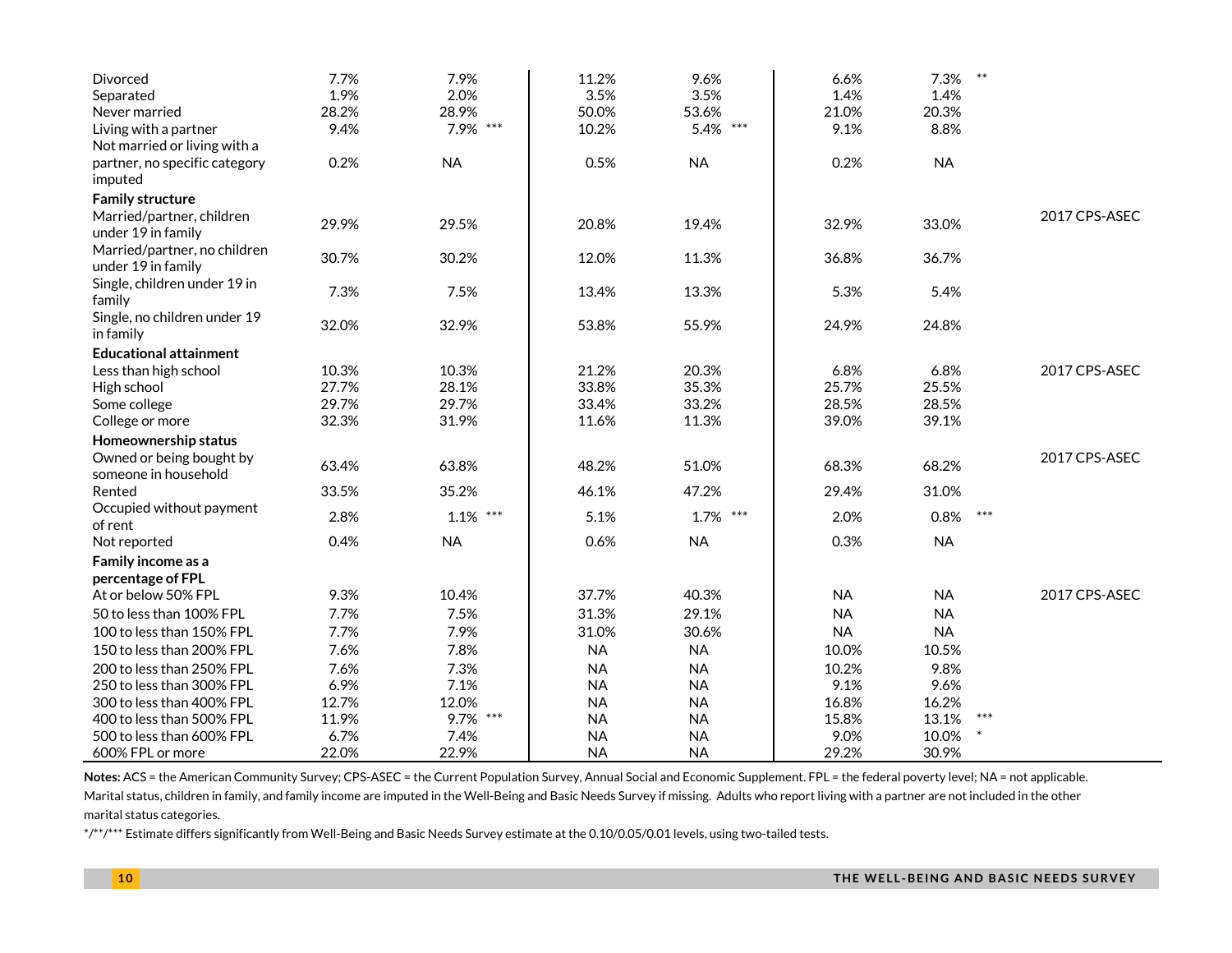**Comparison of Well-Being and Basic Needs Survey Estimates of Housing Characteristics of Adults Ages 18 to 64 with Federal Survey Benchmarks**

|                                                                                                               | All adults                            |                              | <b>Adults with family incomes</b><br>below 150% FPL |                              | <b>Adults with family incomes</b><br>at or above 150% FPL |                              |                            |
|---------------------------------------------------------------------------------------------------------------|---------------------------------------|------------------------------|-----------------------------------------------------|------------------------------|-----------------------------------------------------------|------------------------------|----------------------------|
|                                                                                                               | December 2017<br><b>WBNS</b> estimate | <b>Benchmark</b><br>estimate | December 2017<br><b>WBNS</b> estimate               | <b>Benchmark</b><br>estimate | December 2017<br><b>WBNS</b> estimate                     | <b>Benchmark</b><br>estimate | <b>Survey</b><br>benchmark |
| Housing type<br>One-family house detached<br>from any other house                                             | 66.5%                                 | 66.0%                        | 51.7%                                               | 55.9% *                      | 71.4%                                                     | 70.2%                        | 2016 ACS                   |
| One-family house attached<br>to one or more houses                                                            | 8.6%                                  | ***<br>5.9%                  | 8.6%                                                | $***$<br>5.9%                | 8.6%                                                      | 5.9% ***                     |                            |
| Building with two or more<br>apartments                                                                       | 20.3%                                 | 22.6%                        | 29.9%                                               | 29.5%                        | 17.1%                                                     | 19.7%                        |                            |
| Mobile home                                                                                                   | 3.9%                                  | $***$<br>5.5%                | 8.3%                                                | 8.5%                         | 2.4%                                                      | ***<br>4.2%                  |                            |
| Boat, RV, van, etc.                                                                                           | 0.1%                                  | 0.1%                         | 0.2%                                                | 0.1%                         | 0.1%                                                      | 0.1%                         |                            |
| Not reported                                                                                                  | 0.6%                                  | <b>NA</b>                    | 1.3%                                                | <b>NA</b>                    | 0.4%                                                      | <b>NA</b>                    |                            |
| Mortgage or similar debt on<br>property, among homeowners<br>Yes, mortgage, deed of trust, or<br>similar debt | 70.9%                                 | 72.4%                        | 50.5%                                               | 61.1% **                     | 75.6%                                                     | 75.7%                        | 2016 ACS                   |
| Yes, contract to purchase                                                                                     | 2.3%                                  | $\ast$<br>1.1%               | 5.2%                                                | 1.7% **                      | 1.6%                                                      | $0.9\%$ *                    |                            |
| <b>No</b>                                                                                                     | 26.3%                                 | 26.5%                        | 43.7%                                               | 37.2% *                      | 22.3%                                                     | 23.4%                        |                            |
| Not reported                                                                                                  | 0.5%                                  | <b>NA</b>                    | 0.7%                                                | <b>NA</b>                    | 0.4%                                                      | <b>NA</b>                    |                            |
| Pays lower rent because<br>government pays part of cost,                                                      |                                       |                              |                                                     |                              |                                                           |                              |                            |
| among renters                                                                                                 |                                       |                              |                                                     |                              |                                                           |                              |                            |
| Yes                                                                                                           | 9.1%                                  | 9.4%                         | 20.1%                                               | 19.5%                        | 3.2%                                                      | 2.9%                         | 2016 NHIS                  |
| <b>No</b>                                                                                                     | 81.8%                                 | $***$<br>90.3%               | 66.6%                                               | $***$<br>80.1%               | 89.9%                                                     | 96.9% ***                    |                            |
| Don't know                                                                                                    | 9.0%                                  | $***$<br>0.2%                | 13.1%                                               | $***$<br>0.4%                | 6.8%                                                      | ***<br>0.1%                  |                            |
| Not reported                                                                                                  | 0.1%                                  | 0.0%                         | 0.2%                                                | 0.0%                         | 0.0%                                                      | 0.0%                         |                            |

**Note:** ACS = the American Community Survey; NA = not applicable; NHIS = the National Health Interview Survey.

\*/\*\*/\*\*\* Estimate differs significantly from Well-Being and Basic Needs Survey estimate at the 0.10/0.05/0.01 levels, using two-tailed tests.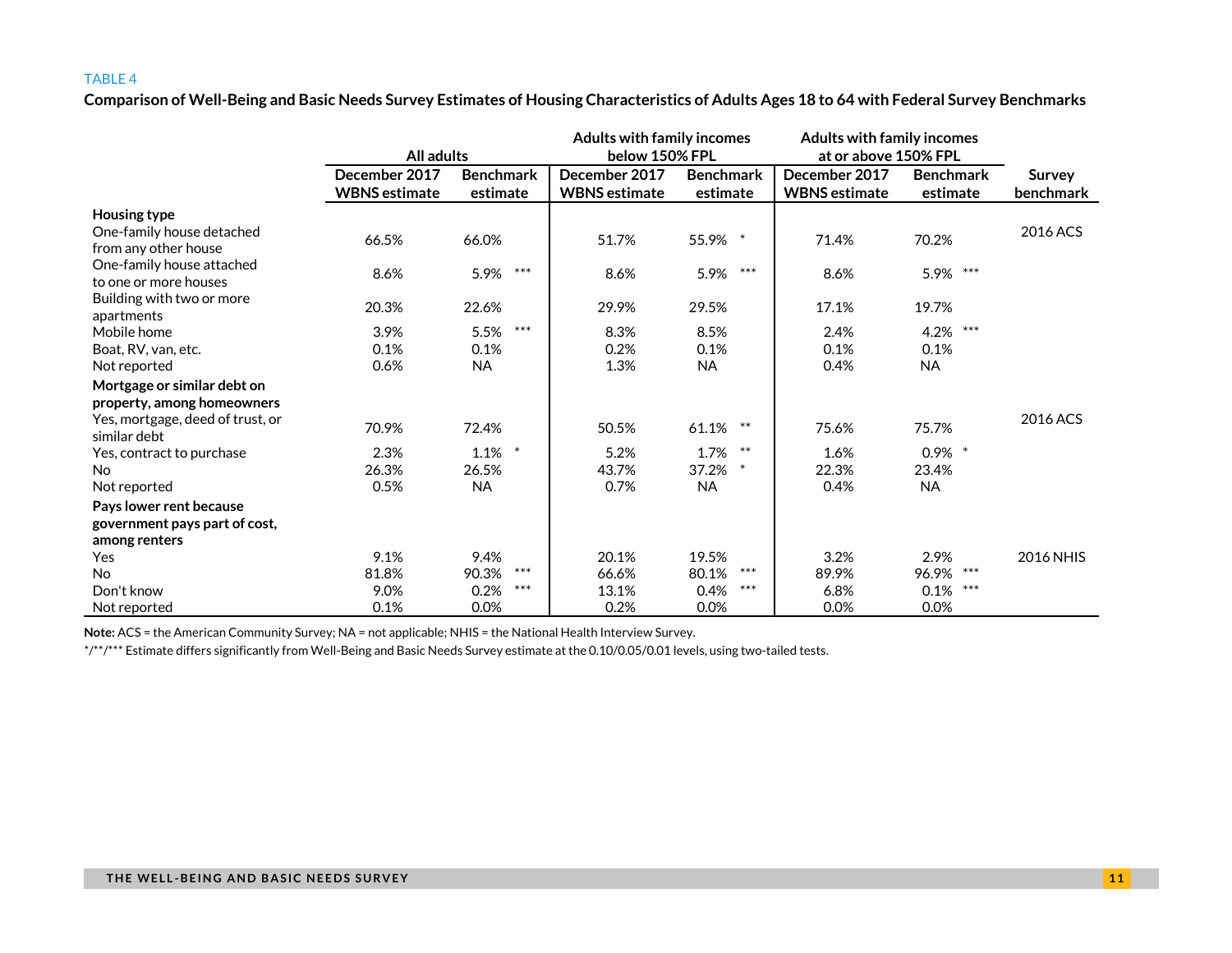#### **HEALTH INSURANCE**

Questions on health insurance in the WBNS are drawn from the HRMS, which uses a modified version of a question from the ACS that asks respondents whether they are covered by any of several types of coverage. The WBNS also includes a verification question to determine whether those who did not report any specific type of coverage are uninsured. Those who report having some form of coverage are asked to provide a write-in response describing the type of coverage they have. We apply an editing process to assign coverage types based on these responses. For those who report having coverage but do not select or describe a specific, valid type of coverage, we impute coverage status by drawing on data from previous rounds of the HRMS, which contains more detailed questions on health insurance. We then develop a coverage type hierarchy to categorize respondents who report several types of coverage into mutually exclusive categories. Reports of coverage through an employer or the military are placed at the top of the hierarchy, followed by Medicare, Medicaid or the Children's Health Insurance Program, coverage purchased directly from an insurance company (i.e., private nongroup coverage), and other nonspecified coverage.

Within the overall sample of nonelderly adults, we find that WBNS estimates of health insurance coverage and the uninsurance rate are generally consistent with estimates from the ACS (table 5). Health insurance estimates in the WBNS are also consistent with the ACS for adults with incomes above 150 percent of FPL but are less consistent among the lower-income sample. However, we did not find statistically significant differences in estimated uninsurance rates between the WBNS and ACS for either the full sample or the income subsamples. A significant body of research has found it is often difficult to identify types of health insurance coverage in surveys, particularly in distinguishing whether respondents have Medicare, Medicaid, or private nongroup coverage (Cantor et al. 2007; Pascale 2008).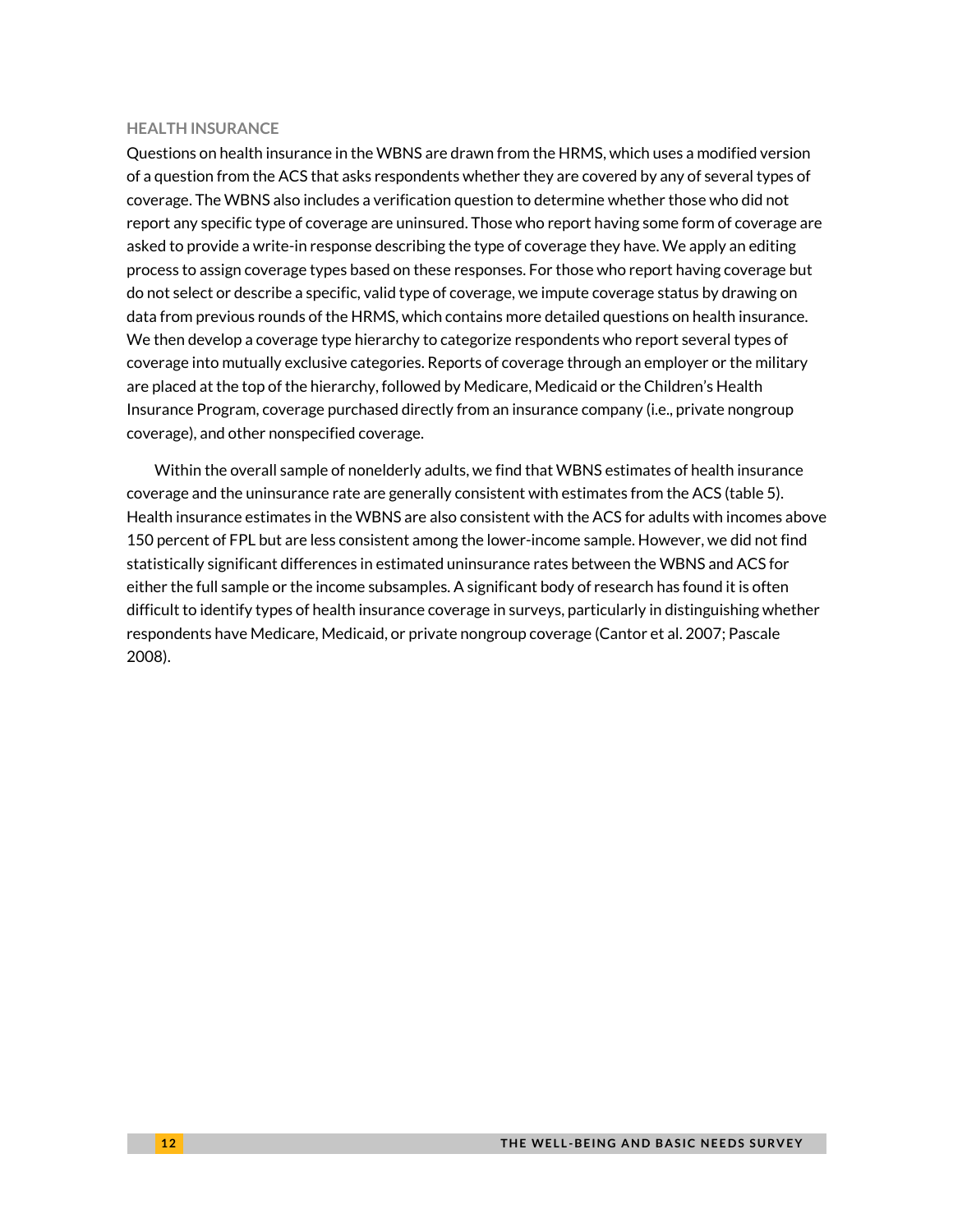**Comparison of Well-Being and Basic Needs Survey Estimates of Health Insurance of Adults Ages 18 to 64 with Federal Survey Benchmarks**

|                                                     | All adults                            |                              | <b>Adults with family incomes</b><br>below 150% FPL |                              | <b>Adults with family incomes</b><br>at or above 150% FPL |                              |                            |
|-----------------------------------------------------|---------------------------------------|------------------------------|-----------------------------------------------------|------------------------------|-----------------------------------------------------------|------------------------------|----------------------------|
| Health insurance coverage                           | December 2017<br><b>WBNS</b> estimate | <b>Benchmark</b><br>estimate | December 2017<br><b>WBNS</b> estimate               | <b>Benchmark</b><br>estimate | December 2017<br><b>WBNS</b> estimate                     | <b>Benchmark</b><br>estimate | <b>Survey</b><br>benchmark |
| Through an employer or<br>Tricare/VA/other military | 62.7%                                 | 63.7%                        | 23.8%                                               | ***<br>32.6%                 | 75.5%                                                     | 76.8%                        |                            |
| Medicare                                            | 4.2%                                  | ***<br>3.0%                  | 10.4%                                               | $***$<br>6.6%                | 2.2%                                                      | $***$<br>1.5%                |                            |
| Medicaid, Medical Assistance, CHIP, or              |                                       |                              |                                                     |                              |                                                           |                              |                            |
| other government-sponsored assistance               | 10.6%                                 | 12.1%                        | 29.3%                                               | 30.0%                        | 4.5%                                                      | 4.7%                         | 2016 ACS                   |
| plan based on income or disability                  |                                       |                              |                                                     |                              |                                                           |                              |                            |
| Direct purchase                                     | 7.1%                                  | ***<br>9.1%                  | 7.2%                                                | $9.3\%$ **                   | 7.1%                                                      | ***<br>9.0%                  |                            |
| Other nonspecified coverage                         | 3.8%                                  | NA.                          | 5.4%                                                | <b>NA</b>                    | 3.3%                                                      | <b>NA</b>                    |                            |
| Uninsured                                           | 11.5%                                 | 12.0%                        | 23.9%                                               | 21.5%                        | 7.4%                                                      | 8.1%                         |                            |

Notes: CHIP = the Children's Health Insurance Plan; NA = not applicable; VA = Veterans Affairs. A coverage editing and imputation process is used to identify coverage status and coverage type of Well-Being and Basic Needs Survey respondents reporting that they have insurance but do not specify the type of insurance. Coverage type is assigned based on the following hierarchy: employer-sponsored insurance/coverage through the military; Medicare; Medicaid, Medical Assistance, CHIP, or other government-sponsored assistance plan based on income or disability; direct purchase; other nonspecified coverage; and uninsured.

\*/\*\*/\*\*\* Estimate differs significantly from Well-Being and Basic Needs Survey estimate at the 0.10/0.05/0.01 level, using two-tailed tests.

#### TABLE 6

### **Comparison of Well-Being and Basic Needs Survey Estimates of Employment of Adults Ages 18 to 64 with Federal Survey Benchmarks**

|                                            | All adults                            |                       |       | <b>Adults with family incomes</b><br>below 150% FPL |                              | <b>Adults with family incomes</b><br>at or above 150% FPL |                                       |                              |       |                            |
|--------------------------------------------|---------------------------------------|-----------------------|-------|-----------------------------------------------------|------------------------------|-----------------------------------------------------------|---------------------------------------|------------------------------|-------|----------------------------|
|                                            | December 2017<br><b>WBNS</b> estimate | Benchmark<br>estimate |       | December 2017<br><b>WBNS</b> estimate               | <b>Benchmark</b><br>estimate |                                                           | December 2017<br><b>WBNS</b> estimate | <b>Benchmark</b><br>estimate |       | <b>Survey</b><br>benchmark |
| <b>Employment status</b>                   |                                       |                       |       |                                                     |                              |                                                           |                                       |                              |       |                            |
| Employed                                   | 68.2%                                 | 71.8%                 | $***$ | 43.9%                                               | 43.0%                        |                                                           | 76.1%                                 | 81.8%                        | ***   | 2017 CPS-ASEC              |
| Unemployed                                 | 5.4%                                  | 3.3%                  | $***$ | 12.8%                                               | 6.5%                         | ***                                                       | 3.0%                                  | 2.2%                         | $***$ |                            |
| Not in labor force                         | 25.7%                                 | 24.4%                 |       | 42.7%                                               | 50.4%                        | $***$                                                     | 20.1%                                 | 15.4%                        | $***$ |                            |
| Not reported                               | 0.8%                                  | 0.4%                  | $***$ | 0.6%                                                | 0.2%                         |                                                           | 0.8%                                  | 0.5%                         |       |                            |
| Usual hours per week<br>worked, if working |                                       |                       |       |                                                     |                              |                                                           |                                       |                              |       |                            |
| Number of hours                            | 41.22                                 | 39.95                 | $***$ | 35.06                                               | 33.70                        |                                                           | 42.16                                 | 41.05                        | $***$ | 2017 CPS-ASEC              |
| Usually works 35 or more<br>hours per week | 80.7%                                 | 80.5%                 |       | 53.6%                                               | 57.5%                        |                                                           | 85.8%                                 | 84.7%                        |       |                            |

**Note:** The Well-Being and Basic Needs Survey question asking respondents whether they are working at the time of the survey is based on a question used in the Health Reform Monitoring Survey. The remaining Well-Being and Basic Needs Survey questions focused on unemployment and labor force participation are based on questions from the monthly Current Population Survey. \*/\*\*/\*\*\* Estimate differs significantly from Well-Being and Basic Needs Survey estimate at the 0.10/0.05/0.01 levels, using two-tailed tests.

#### **THE WELL -BEING AND BASIC NEEDS SURVEY 1 3**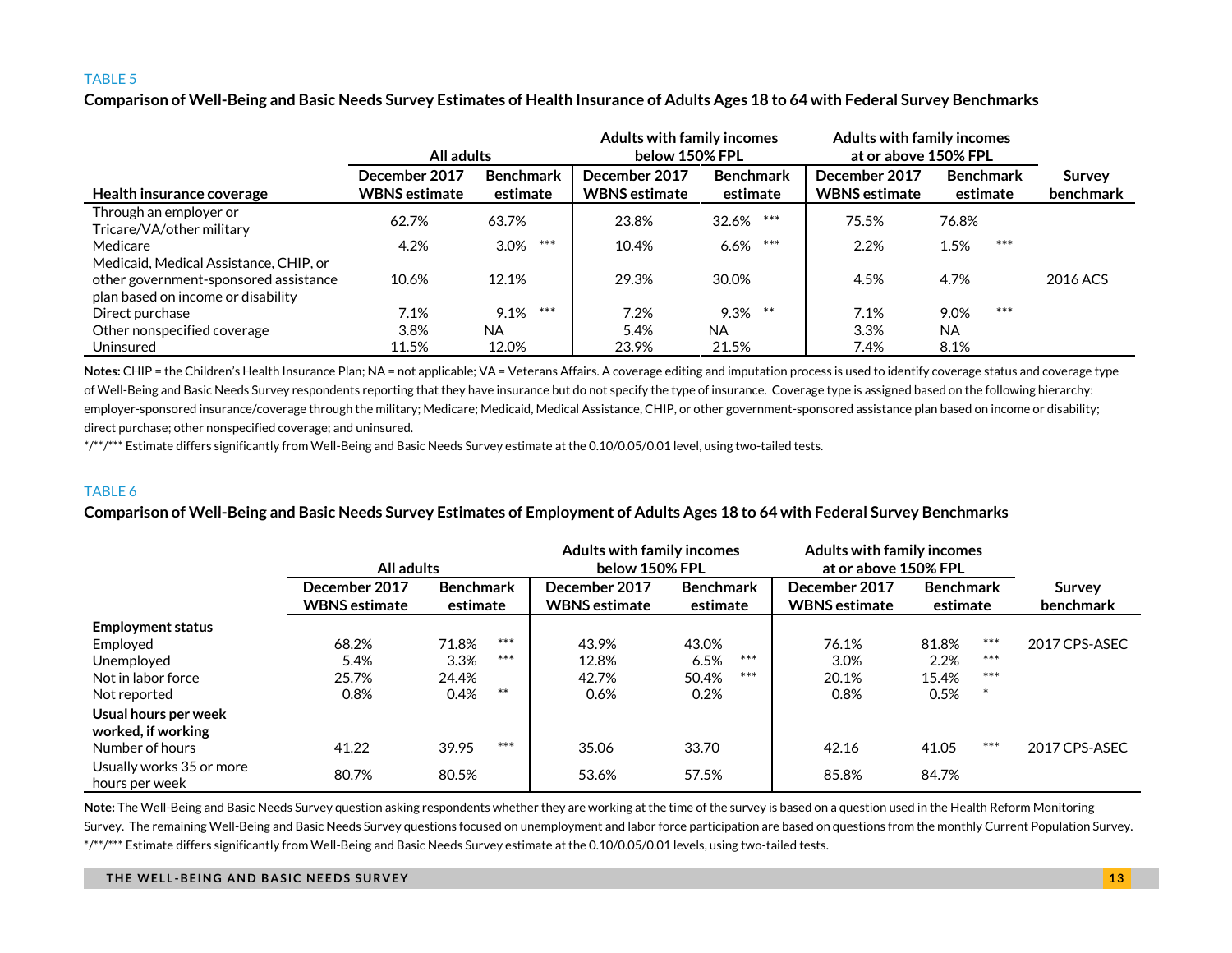#### **EMPLOYMENT**

The WBNS question on whether respondents are working or self-employed at the time of the survey is drawn from the HRMS, and subsequent employment questions are based on those used in the monthly CPS. In both the WBNS and the most recent rounds of the HRMS (March and September 2017 and March 2018), just over 68 percent of adults report being employed compared with about 72 percent in the 2017 CPS-ASEC (table 6). WBNS participants were 2 percentage points more likely to report being unemployed than CPS participants and were about equally likely to be out of the labor force. WBNS participants with incomes below 150 percent FPL were less likely, and those with incomes at or above that level more likely, to report being out of the labor force relative to CPS participants. In both the WBNS and CPS, approximately 81 percent of working adults were working full time (35 or more hours per week) with no statistically significant differences by income group.

#### **PROBLEMS PAYING FAMILY MEDICAL BILLS AND UNMET NEEDS**

### **FOR MEDICAL CARE BECAUSE OF COSTS**

Eighteen percent of participants in the WBNS report having had problems paying family medical bills in the 12 months before the survey, which is consistent with levels observed in the most recent rounds of the HRMS. The corresponding NHIS benchmark estimate of adults with problems paying family medical bills is 15.5 percent (table 7). WBNS estimates of unmet needs for medical care because of costs in the past 12 months were similar to estimates from the NHIS for all nonelderly adults and for each income subsample.

# **Differences between WBNS Estimates and Benchmarks for Measures Based on Federal Survey Questions**

The WBNS also contains questions drawn from federal surveys for which estimates are inconsistent with survey benchmarks for both the overall sample and for subsamples by income. These include questions on self-reported health status, psychological distress, and household food security. WBNS participants report worse health and psychological distress and greater household food insecurity than participants in other surveys, possibly reflecting differences in sampling, survey mode, or other factors, which we discuss in more detail below.

### **HEALTH STATUS AND PSYCHOLOGICAL DISTRESS**

On measures of self-reported health, WBNS respondents are less likely to report being in excellent health and more likely to report being in fair or poor health than their NHIS counterparts (table 7). Similar reporting patterns in the WBNS and HRMS suggest that these differences between the WBNS and NHIS may be attributable either to the composition of the KnowledgePanel or to survey mode effects that may be observed when comparing online, self-administered surveys with surveys relying on in-person interviews. Previous studies have found that differences in survey mode can affect response patterns, especially when participants are responding to sensitive questions (Baker et al. 2010; Chang and Krosnick 2010; Tourangeau and Yan 2007). These studies suggest that internet-based, selfadministered surveys may reduce the effects of social desirability bias such that respondents may be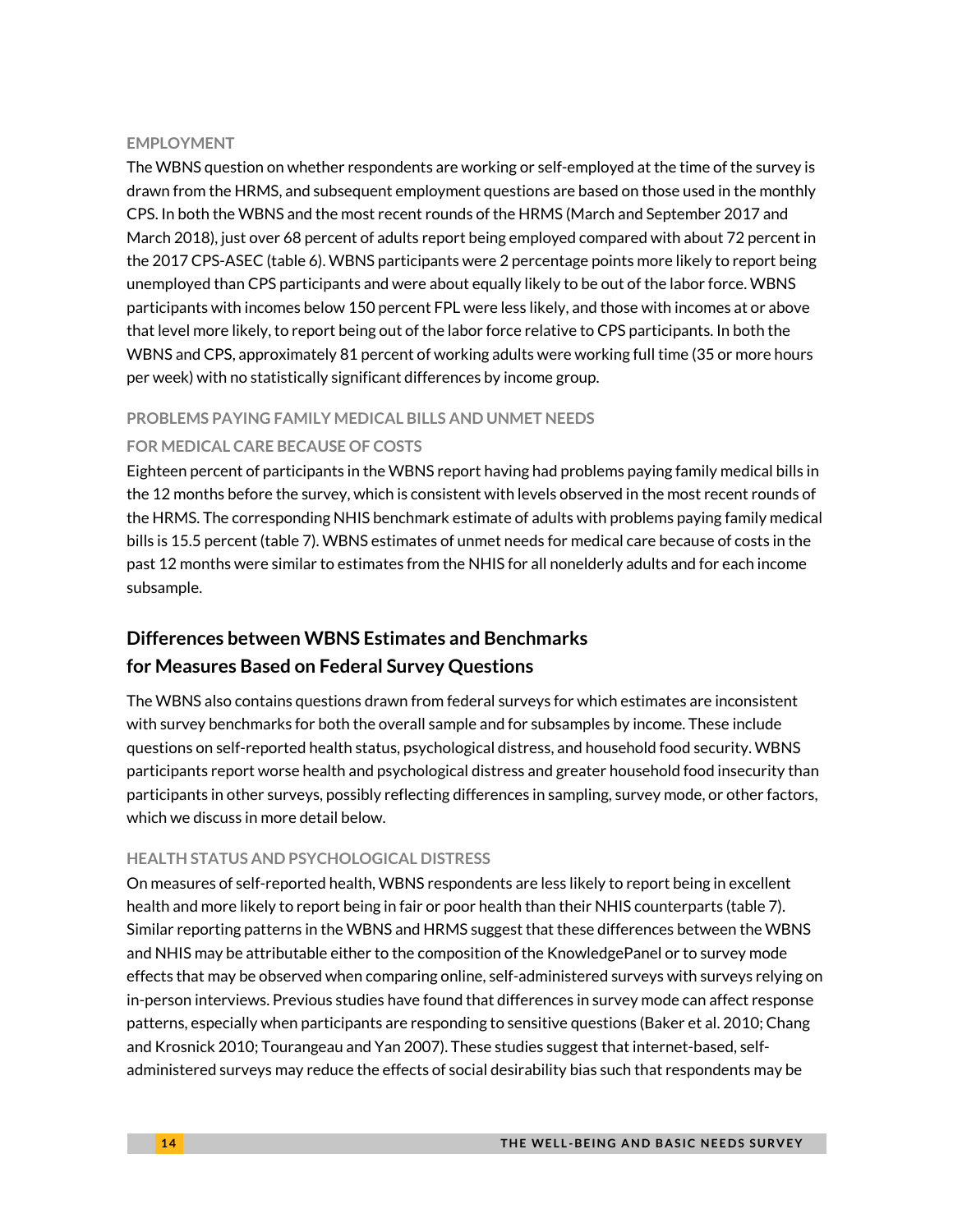more likely to report stigmatized attitudes, behaviors, and outcomes and less likely to provide answers that reflect positively on themselves than they would if interviewed by phone or in person. For instance, respondents report better overall health over the telephone than through self-administered online surveys (Greene, Speizer, and Wiitala 2008; Schonlau et al. 2004; Yeager et al. 2011).

Mental health–related questions are also susceptible to mode effects: respondents tend to report a higher prevalence of mental health problems when completing self-administered instruments rather than in-person ones (Aquilino 1998; Epstein, Barker, and Kroutil 2001). One study found that people who completed the Health Information National Trends Survey III containing the six-item Kessler psychological distress scale, or K6 (Kessler et al. 2002) in a self-administered mail format were nearly twice as likely to report a score indicating serious psychological distress than people who participated in the same survey with an interviewer by phone; these survey mode effects were greatest among nonelderly adults (Cantor, McBride, and Kaufman 2010). This evidence of social desirability bias from previous research may help explain our finding that WBNS respondents are much more likely than NHIS respondents to report serious psychological distress during the past 30 days.

#### **FOOD SECURITY**

Over 23 percent of WBNS participants reported that their household experienced food insecurity during the 12 months before the survey based on their responses to the six-item short-form of the household food security survey module (table 8). In contrast, about 13 percent of nonelderly adults completing the December 2016 CPS-FSS reported household food insecurity.

The food security measures differ somewhat across surveys. In the CPS, food security status is defined based on the full 18-item household food security module, which includes the six questions contained in the short form version of the scale and 12 other questions. In addition, most CPS households with family incomes above 185 percent of FPL are not asked the food security questions based on their responses to two preliminary screening questions. There are also screening questions within the food security scale that are used to determine whether respondents receive subsequent questions in the scale. The WBNS only includes the six-item short form of the food security module and does not include screening questions. Another difference between the surveys is that the recommended format for the self-administered version of the module used in the WBNS includes an option to select "don't know"; CPS respondents must volunteer that they don't know the answer to the questions.

When we limit the CPS sample to lower-income adults who were not screened out of the food security scale questions and base our food security estimates solely on responses to the six-item scale questions, however, we continue to find higher levels of household food security among CPS participants relative to WBNS participants (table 9).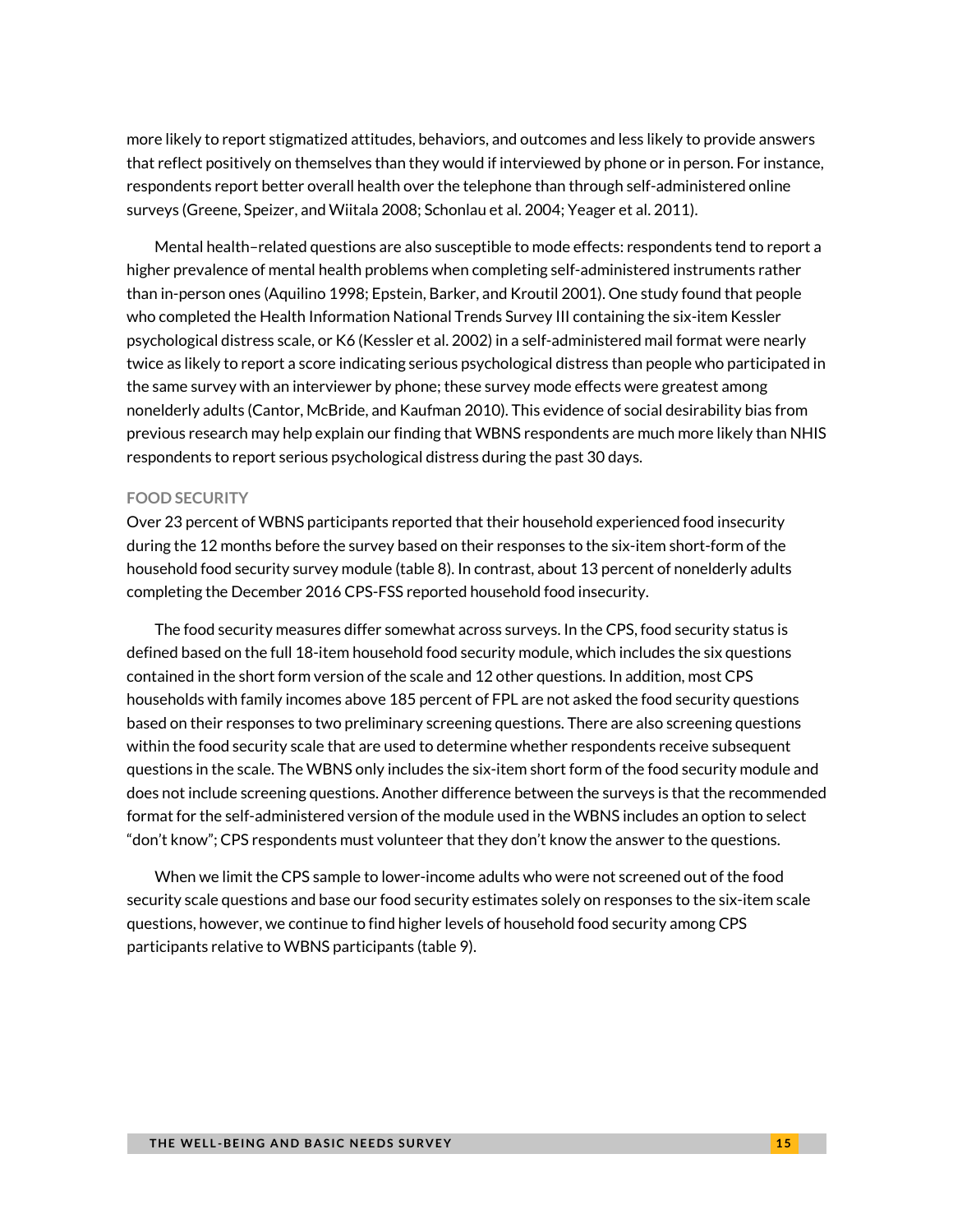**Comparison of Well-Being and Basic Needs Survey Estimates of Health Status and Health Care Experiences of Adults Ages 18 to 64 with Federal Survey Benchmarks**

|                                     |                      |                  |        | <b>Adults with family incomes</b> |                  | Adults with family incomes at or |                    |       |           |
|-------------------------------------|----------------------|------------------|--------|-----------------------------------|------------------|----------------------------------|--------------------|-------|-----------|
|                                     | All adults           |                  |        | below 150% FPL                    |                  | above 150% FPL                   |                    |       |           |
|                                     | December 2017        | <b>Benchmark</b> |        | December 2017                     | <b>Benchmark</b> | December 2017                    | <b>Benchmark</b>   |       | Survey    |
|                                     | <b>WBNS</b> estimate | estimate         |        | <b>WBNS</b> estimate              | estimate         | <b>WBNS</b> estimate             | estimate           |       | benchmark |
| Self-reported health status         |                      |                  |        |                                   |                  |                                  |                    |       |           |
| Excellent                           | 10.9%                | 30.4%            | $***$  | 9.2%                              | $***$<br>24.4%   | 11.4%                            | 32.3%              | $***$ | 2016 NHIS |
| Very good                           | 36.8%                | 33.4%            | $***$  | 25.5%                             | 25.6%            | 40.5%                            | 35.9%              | $***$ |           |
| Good                                | 36.9%                | 25.0%            | $***$  | 40.0%                             | $***$<br>28.9%   | 35.8%                            | 23.8%              | $***$ |           |
| Fair                                | 12.2%                | 8.6%             | $***$  | 18.9%                             | $***$<br>15.3%   | 10.0%                            | 6.4%               | $***$ |           |
| Poor                                | 3.1%                 | 2.6%             |        | 6.2%                              | 5.7%             | 2.0%                             | $***$<br>1.5%      |       |           |
| Not reported                        | 0.2%                 | 0.0%             | $***$  | 0.1%                              | 0.0%             | 0.2%                             | $\ast\ast$<br>0.0% |       |           |
| Psychological distress based on     |                      |                  |        |                                   |                  |                                  |                    |       |           |
| Kessler six nonspecific distress    |                      |                  |        |                                   |                  |                                  |                    |       |           |
| scale scores                        |                      |                  |        |                                   |                  |                                  |                    |       |           |
| No or low psychological distress    |                      |                  |        |                                   |                  |                                  |                    |       | 2016 NHIS |
| $(0-7)$                             | 71.5%                | 85.6%            | $***$  | 56.6%                             | $***$<br>75.7%   | 76.4%                            | 88.8%              | $***$ |           |
| Moderate psychological distress     |                      |                  |        |                                   |                  |                                  |                    |       |           |
| $(8-12)$                            | 17.1%                | 7.0%             | $***$  | 23.4%                             | $***$<br>11.6%   | 15.1%                            | 5.6%               | $***$ |           |
| Serious psychological distress      |                      |                  |        |                                   |                  |                                  |                    |       |           |
| $(13-24)$                           | 9.9%                 | 3.8%             | $***$  | 18.3%                             | $***$<br>8.6%    | 7.1%                             | 2.3%               | $***$ |           |
| Not reported                        | 1.5%                 | 3.5%             | $***$  | 1.7%                              | $***$<br>4.1%    | 1.4%                             | 3.3%               | $***$ |           |
| Had problems paying family          |                      |                  |        |                                   |                  |                                  |                    |       |           |
| medical bills in the past 12 months |                      |                  |        |                                   |                  |                                  |                    |       |           |
| Yes                                 | 18.0%                | 15.5%            | $***$  | 25.8%                             | $\ast$<br>22.0%  | 15.4%                            | 13.4%              | $***$ | 2016 NHIS |
| No                                  | 81.4%                | 84.4%            | $***$  | 73.2%                             | $***$<br>77.8%   | 84.1%                            | 86.4%              | $***$ |           |
| Not reported                        | 0.6%                 | 0.2%             | $***$  | 0.9%                              | $***$<br>0.2%    | 0.5%                             | 0.2%               | $***$ |           |
| Any unmet need for medical care     |                      |                  |        |                                   |                  |                                  |                    |       |           |
| due to costs in the past 12 months  |                      |                  |        |                                   |                  |                                  |                    |       |           |
| Yes                                 | 17.8%                | 19.1%            |        | 27.3%                             | 31.0%            | 14.6%                            | 15.3%              | $***$ | 2016 NHIS |
| <b>No</b>                           | 81.8%                | 80.0%            | $\ast$ | 72.4%                             | $\ast$<br>67.9%  | 84.9%                            | 83.8%              | $***$ |           |
| Not reported                        | 0.4%                 | 0.9%             | $***$  | 0.3%                              | $***$<br>1.1%    | 0.4%                             | 0.9%               | $***$ |           |

Note: The Kessler 6-item scale is used to measure nonspecific psychological distress. Scores are based on how often respondents report feeling the following in the past 30 days: nervous; hopeless; restless or fidgety; so sad that nothing could cheer them up; that everything was an effort; worthless. The scores for each item range from 0 (low) to 4 (high), with a cumulative score ranging from 0 to 24. Previous studies have classified those with scores of 13 to 24 as having serious psychological distress and those with scores of 8 to 12 as having mild or moderate psychological distress (Kessler et al. 2003; McMorrow et al. 2017; Weissman et al. 2015). In the Well-Being and Basic Needs Survey, any unmet need for medical care is defined to include general doctor care, specialist care, prescription drugs, tests, treatment, or follow-up care, dental care, mental health care or counseling, and substance use treatment or counseling. The NHIS estimate is based on similar categories but includes vision care and does not include substance use treatment or counseling.

\*/\*\*/\*\*\* Estimate differs significantly from Well-Being and Basic Needs Survey estimate at the 0.10/0.05/0.01 levels, using two-tailed tests.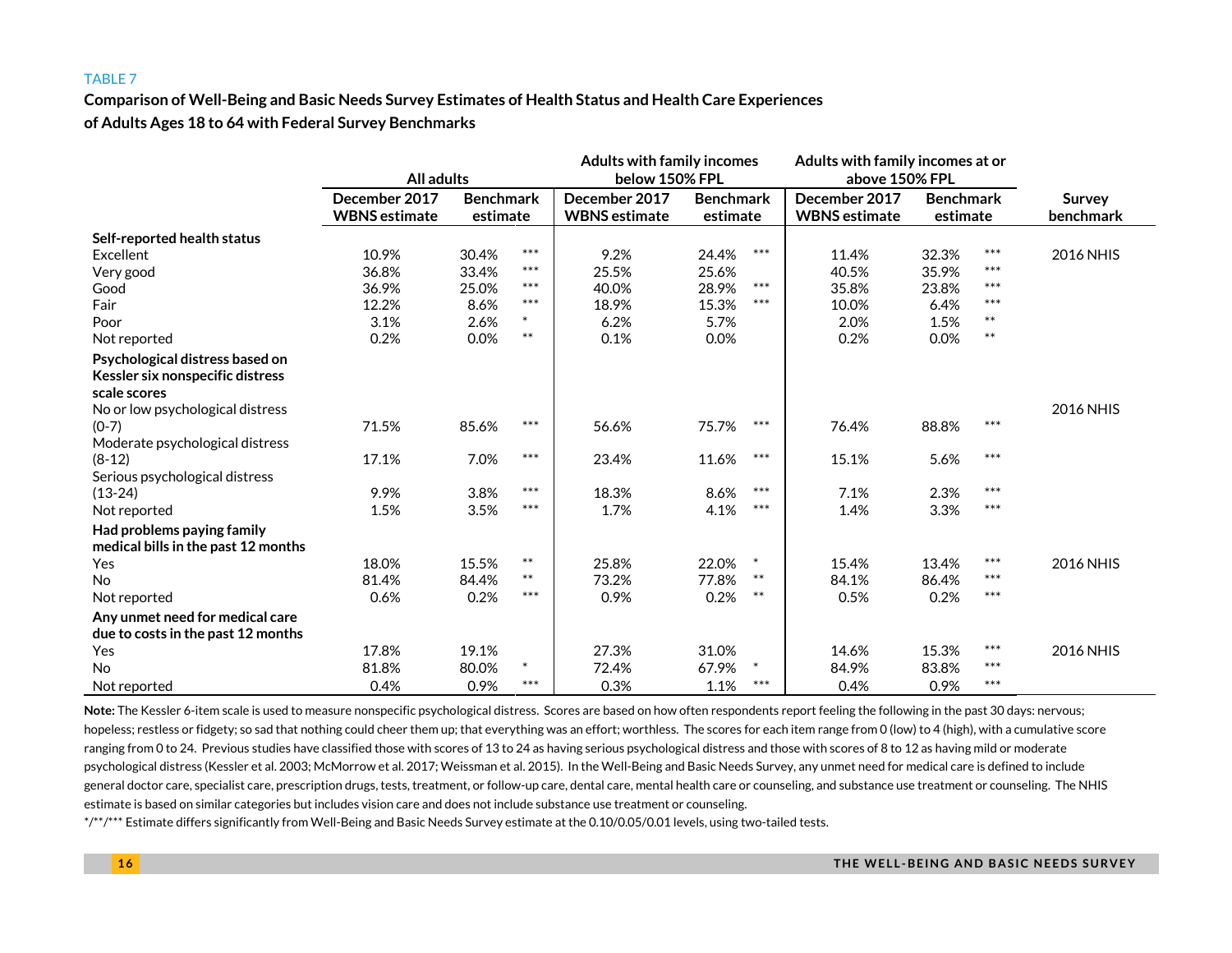### **Comparison of Well-Being and Basic Needs Survey Estimates of Household Food Security of Adults Ages 18 to 64 with Federal Survey Benchmarks**

|                                                     | December 2017<br><b>WBNS</b> estimate | <b>Benchmark</b><br>estimate |       | Survey<br>benchmark |  |
|-----------------------------------------------------|---------------------------------------|------------------------------|-------|---------------------|--|
| Household food security in the past 12 months       |                                       |                              |       |                     |  |
| High or marginal                                    | 76.7%                                 | 87.3%                        | $***$ | 2016 CPS-FSS        |  |
| Low                                                 | 12.9%                                 | 7.8%                         | $***$ |                     |  |
| Very low                                            | 10.4%                                 | 4.9%                         | $***$ |                     |  |
| Food insecure (i.e., low or very low food security) | 23.3%                                 | 127%                         | $***$ |                     |  |

**Note:** Estimates exclude 1.5 percent of adults in the Well-Being and Basic Needs Survey and 0.3 percent of adults in the CPS-FSS who did not respond to the food security questions.

\*/\*\*/\*\*\* Estimate differs significantly from Well-Being and Basic Needs Survey estimate at the 0.10/0.05/0.01 levels, using twotailed tests.

#### TABLE 9

**Comparison of Well-Being and Basic Needs Survey Estimates of Household Food Security of Adults Ages 18 to 64 with Family Incomes below 150% of FPL with Federal Survey Benchmarks**

|                                                                                                                                                                           | December 2017<br><b>WBNS</b> estimate | <b>Benchmark</b><br>estimate |     | Survey<br>benchmark |
|---------------------------------------------------------------------------------------------------------------------------------------------------------------------------|---------------------------------------|------------------------------|-----|---------------------|
| Household food security in the past 12 months, based<br>only on 6-item scale questions, excluding adults screened<br>out of food security scale questions based on income |                                       |                              |     |                     |
| High or marginal                                                                                                                                                          | 53.8%                                 | 66.6%                        | *** | 2016 CPS-FSS        |
| Low                                                                                                                                                                       | 23.2%                                 | 19.2%                        | *** |                     |
| Very low                                                                                                                                                                  | 23.0%                                 | 14.2%                        | *** |                     |
| Food insecure (i.e., low or very low food security)                                                                                                                       | 46.2%                                 | 33.4%                        | *** |                     |
| Often or sometimes true that food that was bought just<br>didn't last and didn't have money to get more in past 12<br>months                                              | 47.1%                                 | 37.3%                        | *** |                     |
| Often or sometimes true that couldn't afford to eat<br>balanced meals in past 12 months                                                                                   | 49.6%                                 | 34.1%                        | *** |                     |
| Ever cut size of meals or skipped meals because there was<br>not enough money for food in past 12 months                                                                  | 30.2%                                 | 21.2%                        | *** |                     |
| Cut size of meals or skipped meals every month, or some<br>months but not every month, in past 12 months                                                                  | 24.4%                                 | 17.0%                        | *** |                     |
| Ever ate less than felt they should because there was not<br>enough money for food in past 12 months                                                                      | 31.6%                                 | 22.1%                        | *** |                     |
| Ever were hungry but didn't eat because there was not<br>enough money for food in past 12 months                                                                          | 25.0%                                 | 11.9%                        | *** |                     |

**Notes:** In the Current Population Survey, respondents with family incomes above 185 percent of the federal poverty level (FPL) are skipped out of the food security scale questions based on their responses to two screening questions. If these higher-income adults do not report having ever run short of money and trying to make their food or food money go further, and do not report sometimes having not had enough to eat or having enough but not always having the kinds of food they want to eat, they are categorized as having high food security and do not receive questions in the 18-item scale. In addition, individuals with allocated income data in the Current Population Survey may also be skipped out of the 18-item scale questions based on their responses to these screening questions. Estimates exclude adults who did not respond to any of the food security questions.

\*/\*\*/\*\*\* Estimate differs significantly from Well-Being and Basic Needs Survey estimate at the 0.10/0.05/0.01 levels, using twotailed tests.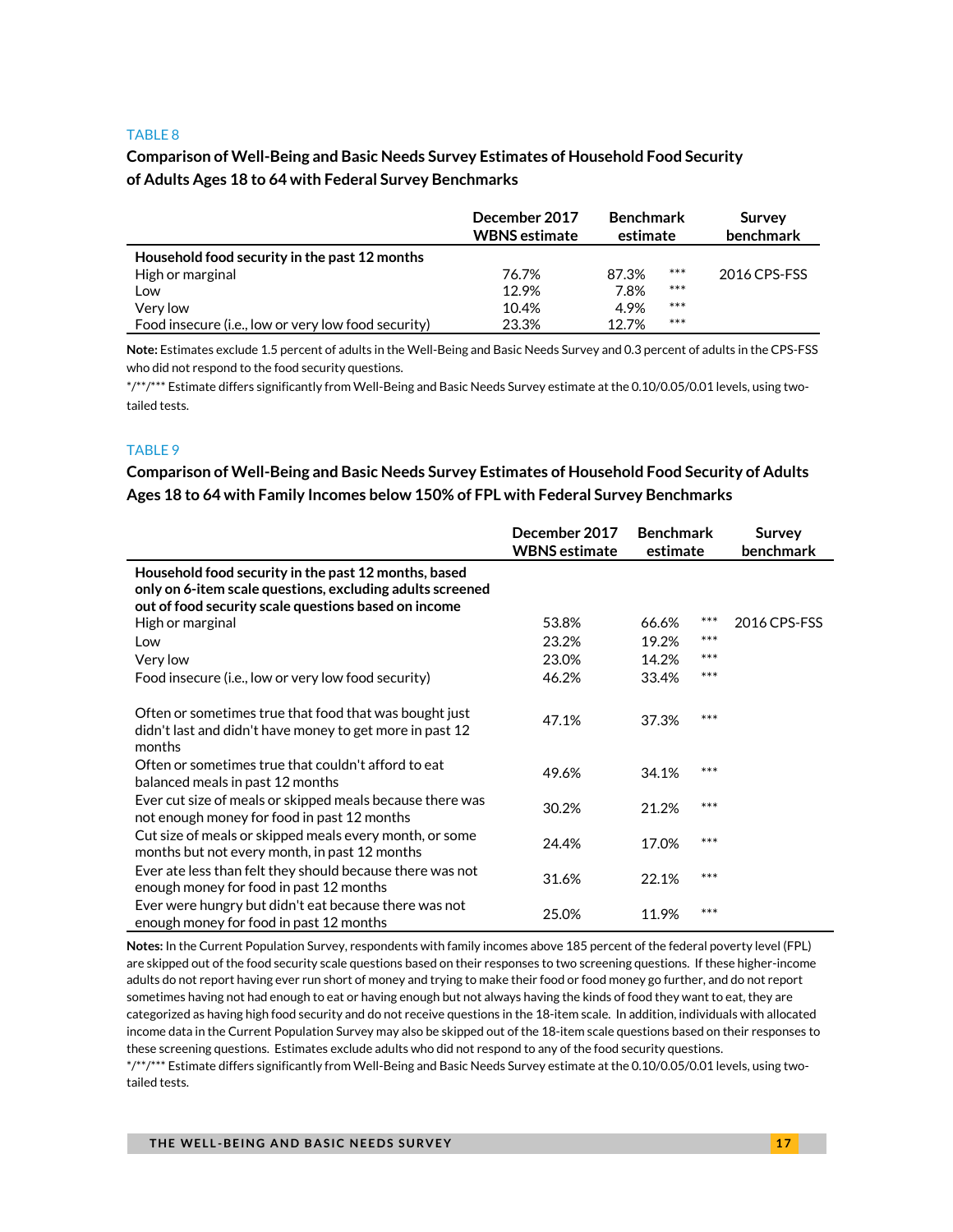These differences could be caused by social desirability bias or other effects based on differences in survey mode, but evidence of how this form of bias pertains to the measurement of food security is limited. Although previous studies have not found mode effects when comparing telephone and inperson interviews in the CPS (Nord and Hopwood 2007), we are not aware of research comparing food security estimates in self-administered surveys with estimates derived from other survey modes. However, we found some indication of the potential for mode effects when we compared the prevalence of household food insecurity among adults age 51 and older in the 2013 CPS-FSS with results from the 2013–14 Health Care and Nutrition Survey, a self-administered mail-in supplement to the Health and Retirement Study.<sup>6</sup> We found that an estimated 10[.6](#page-19-0) percent of older adults reported household food insecurity in the CPS-FSS compared with an estimated 17.4 percent of older adults in the Health Care and Nutrition Survey. [7](#page-19-1)

To evaluate the quality of the WBNS food security data, a psychometric assessment of the data was conducted by external experts using Rasch modeling methods.<sup>[8](#page-19-2)</sup> Based on item response theory, the Rasch model assumes there is an underlying continuum of severity of food insecurity along which households and items (i.e., the individual questions in the food security scale) can be located, and it posits that the probability of an affirmative response to each item depends on the item severity and the severity level of the household (Bickel et al. 2000). The assessment of the WBNS data found that item infit and outfit statistics, which measure the extent to which the data fit the assumptions of the model, were generally within an acceptable range and comparable to item fit statistics for the sample of nonelderly adults from the 2016 CPS-FSS. However, the statistics indicated some unexpected responses for selected items, which may be because some respondents did not consider the questions carefully. The item severity parameters for the WBNS were largely consistent with the CPS-FSS, indicating that the WBNS performs well in terms of ordering items by severity. The assessment noted that the higher estimated prevalence of food insecurity in the WBNS relative to the CPS-FSS could reflect differences in survey context, administration, or sampling procedures.

### **Comparison with Measures That Are Not Based on Federal Survey Questions**

Despite differences in question wording, the shares of adults reporting that their family received certain public benefits in the 12 months before the survey are generally somewhat higher than estimates from the CPS, though previous studies have found significant underreporting of these benefits in the CPS and other surveys (Meyer, Mok, and Sullivan 2009; Pascale, Roemer, and Resnick 2009; Wheaton 2008). Differences between the WBNS and CPS are within three percentage points for the Supplemental Nutrition Assistance Program, cash welfare assistance, Supplemental Security Income, Medicaid or the Children's Health Insurance Program, free or reduced-price lunch, the Special Supplemental Nutrition Program for Women, Infants, and Children, rental assistance, and energy assistance (data not shown). However, differences in estimated benefit receipt are generally higher among lower-income adults in the WBNS relative to the CPS. We also find consistency between the WBNS and CPS in the work status of the spouse or partner among adults who are married or living with a partner. Among workers, the WBNS yields lower estimates of the share working for a private, for-profit company and higher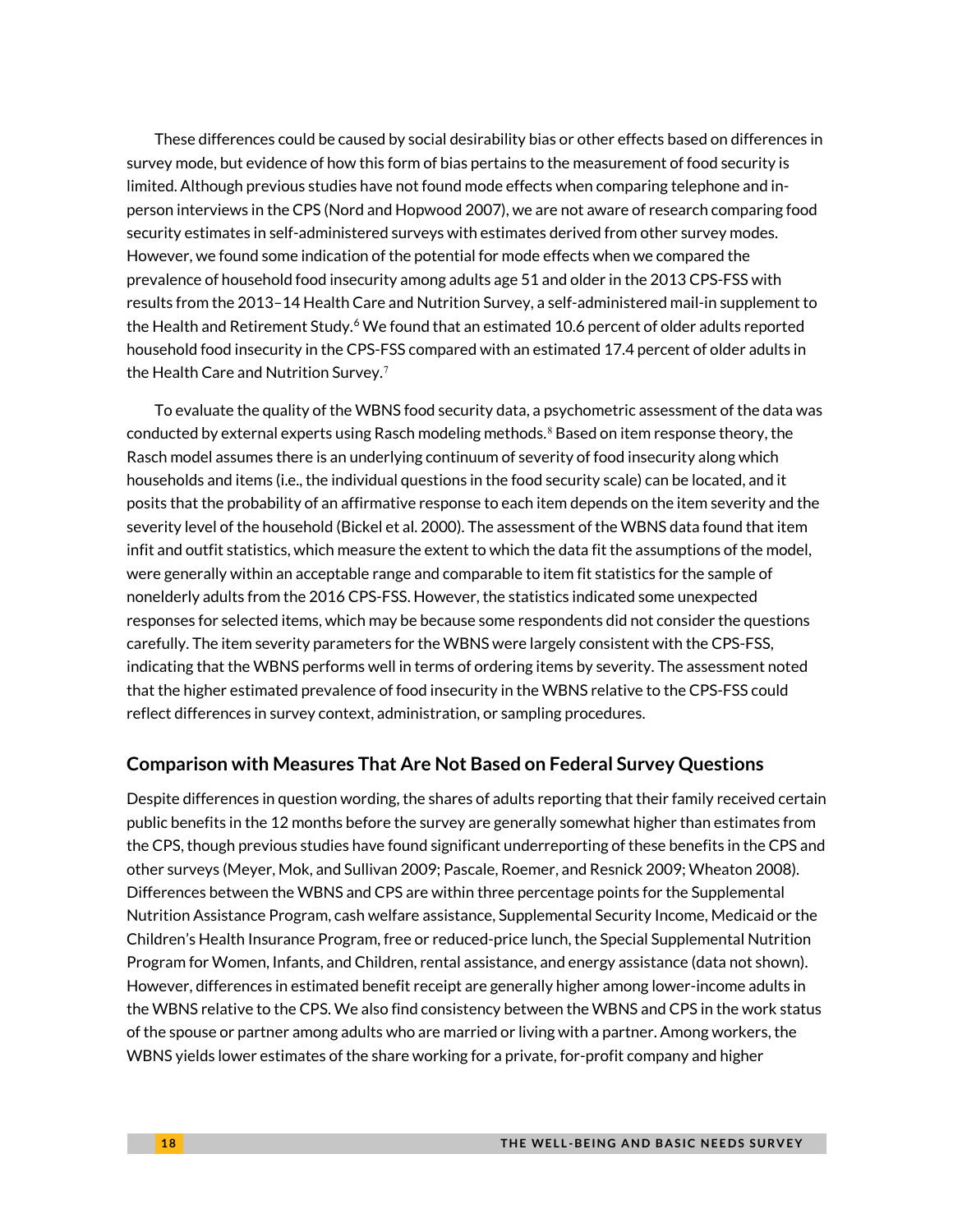estimates of the share with alternative work arrangements (i.e., self-employed or working for the government or a nonprofit organization) compared with the CPS.

## **Overall Conclusions from the Benchmarking Analysis**

This benchmarking analysis shows that most indicators based on data from the WBNS are reasonably consistent with measures from larger federal surveys, but there are discrepancies worth keeping in mind. Some of these discrepancies are likely caused by differences in survey mode; others could be caused by the timing of the survey, placement of the questions within the flow of the survey instrument, the precise alignment of the question wording, self-reporting versus proxy reporting, and differences in the definition of the family unit. There are also differences between the WBNS and federal surveys in how income is measured that may explain some of the discrepancies within the income subsamples.

Given the low response rate for the WBNS, these discrepancies could also be caused by differential nonresponse, meaning the characteristics of adults who participate in KnowledgePanel or the WBNS differ from those of nonparticipants, while the federal surveys used for benchmarking have higher response rates and less potential for nonresponse bias.

Despite the greater risk of error in the WBNS relative to federal surveys, our assessment is that the WBNS data will serve as a credible source of information for analyses of health and well-being within the Safety Net to Solid Ground project and will be of particular value for monitoring changes over time in these outcomes and variation across subgroups of interest. However, it will be important to keep the observed discrepancies in mind as researchers draw conclusions from the various analyses based on these data.

# Survey Resources

The WBNS survey instruments will be posted on the Urban Institute website following the initial release of estimates for the corresponding round of the survey. Public-use files will also be made available to other researchers through the Robert Wood Johnson Foundation's Health and Medical Care Archive on the Inter-university Consortium for Political and Social Research website. Survey instruments and briefs drawing on WBNS data will be made available through the Safety Net to Solid Ground section of the Urban Institute website: [https://www.urban.org/features/safety-net-solid](https://www.urban.org/features/safety-net-solid-ground)[ground.](https://www.urban.org/features/safety-net-solid-ground)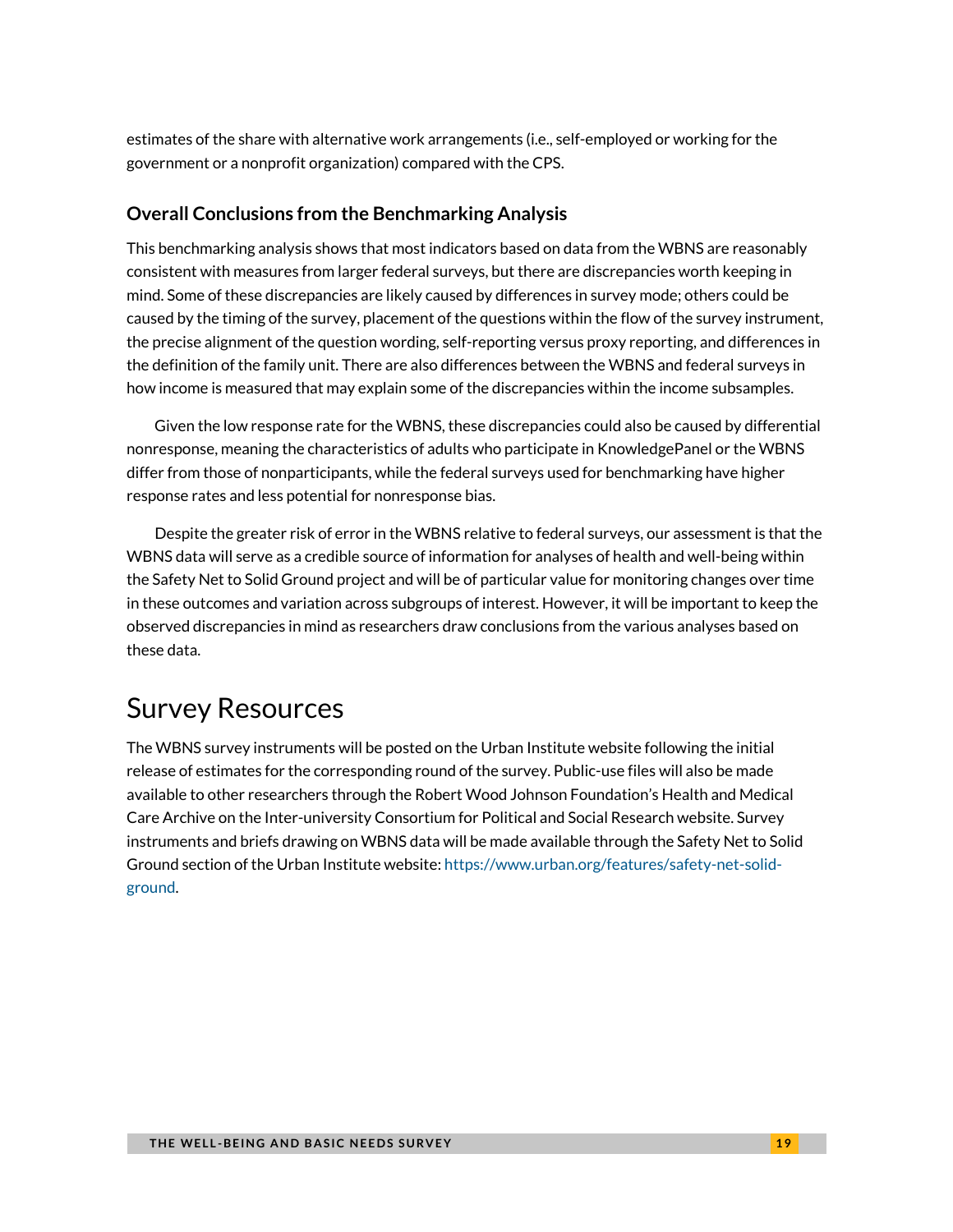# Notes

- $^1$  Eighteen-year-old respondents who are not married or living with a partner and do not have children are asked to include their parents and any siblings under age 19 who are living with them when reporting on behalf of their family.
- $2$  Because of the increasing number of households that only or mostly use cell phones and the increasing costs of fielding phone surveys because of declining response rates, the KnowledgePanel transitioned from a RDD sampling methodology to address-based sampling in 2009.
- $3$  We focus on adults with household incomes below 150 percent of FPL to increase representation of adults who are likely to fall below the income eligibility thresholds for major safety net programs such as Medicaid and the Supplemental Nutrition Assistance Program.
- 4 NHIS estimates are based on the sample adult file. ACS and NHIS estimates are developed using public-use data from the Integrated Public Use Microdata Series USA and Integrated Public Use Microdata Series NHIS databases (Blewett et al. 2018; Ruggles et al. 2018).
- $^5$  When constructing measures of family structure and family income as a percentage of FPL in the federal surveys, we use a definition of family consistent with the WBNS definition.
- <span id="page-19-0"></span><sup>6</sup> Health and Retirement Study (2013 Health Care and Nutrition Study) public use dataset. Produced and distributed by the University of Michigan with funding from the National Institute on Aging (grant number NIA U01AG009740). Ann Arbor, MI; 2016. See also Health and Retirement Study (HRS 2012 Core) public use dataset. Produced and distributed by the University of Michigan with funding from the National Institute on Aging (grant number NIA U01AG009740). Ann Arbor, MI; 2017.

<span id="page-19-1"></span> $7$  The Health Care and Nutrition Survey estimate excludes adults living in nursing homes.

<span id="page-19-2"></span><sup>8</sup> Matthew Rabbitt, US Department of Agriculture, personal communication, June 27, 2018.

# References

- AAPOR (American Association for Public Opinion Research). 2016. Standard Definitions: [Final Dispositions of Case](https://www.aapor.org/AAPOR_Main/media/publications/Standard-Definitions20169theditionfinal.pdf)  [Codes and Outcome Rates for Surveys, 9th Edition.](https://www.aapor.org/AAPOR_Main/media/publications/Standard-Definitions20169theditionfinal.pdf) Oakbrook Terrace, IL: AAPOR.
- Aquilino, William S. 1998. "Effects of Interview Mode on Measuring Depression in Younger Adults." *Journal of Official Statistics* 14 (1): 15–29.
- Baker, Reg, Stephen J. Blumberg, J. Michael Brick, Mick P. Couper, Melanie Courtright, J. Michael Dennis, Don Dillman, Martin R. Frankel, Philip Garland, Robert M. Groves, Courtney Kennedy, Jon Krosnick, Paul J. Lavrakas, Sunghee Lee, Michael Link, Linda Piekarski, Kumar Rao, Randall K. Thomas, and Dan Zahs. 2010. "Research Synthesis: AAPOR Report on Online Panels." *Public Opinion Quarterly* 74 (4): 711–81.
- Blewett, Lynn A., Julia A. Rivera Drew, Risa Griffin, Miriam L. King, and Kari C.W. Williams. 2018. IPUMS Health Surveys: National Health Interview Survey, Version 6.3 [dataset]. Minneapolis, MN: Integrated Public Use Microdata Series[. http://doi.org/10.18128/D070.V6.3.](http://doi.org/10.18128/D070.V6.3)
- Bickel, Gary, Mark Nord, Cristofer Price, William Hamilton, and John Cook. 2000. *[Guide to Measuring Household](https://www.fns.usda.gov/guide-measuring-household-food-security-revised-2000)  [Food Security,](https://www.fns.usda.gov/guide-measuring-household-food-security-revised-2000) Revised 2000*. Alexandria, VA: US Department of Agriculture, Food and Nutrition Service.
- Cantor, David, Brett McBride, and Katherine Kaufman. 2010. *[Differences between Mail and Telephone Interviewing](https://www.census.gov/fedcasic/fc2010/ppt/09_cantor.pdf)  [Modes for Collection of Kessler's Scale for Nonspecific Psychological Distress](https://www.census.gov/fedcasic/fc2010/ppt/09_cantor.pdf)*. Presentation to the Federal Computer Assisted Survey Information Collection Workshop, Bureau of Labor Statistics, Washington, DC, March 18.
- Cantor, Joel C., Alan C. Monheit, Susan Brownlee, and Carl Schneider. 2007. "The Adequacy of Household Survey Data for Evaluating the Nongroup Health Insurance Market." *Health Services Research* 42 (4): 1739-57.
- Chang, LinChiat, and Jon A. Krosnick. 2009. "National Surveys via RDD Telephone Interviewing versus the Internet: Comparing Sample Representativeness and Response Quality." *Public Opinion Quarterly* 73 (4): 641–78.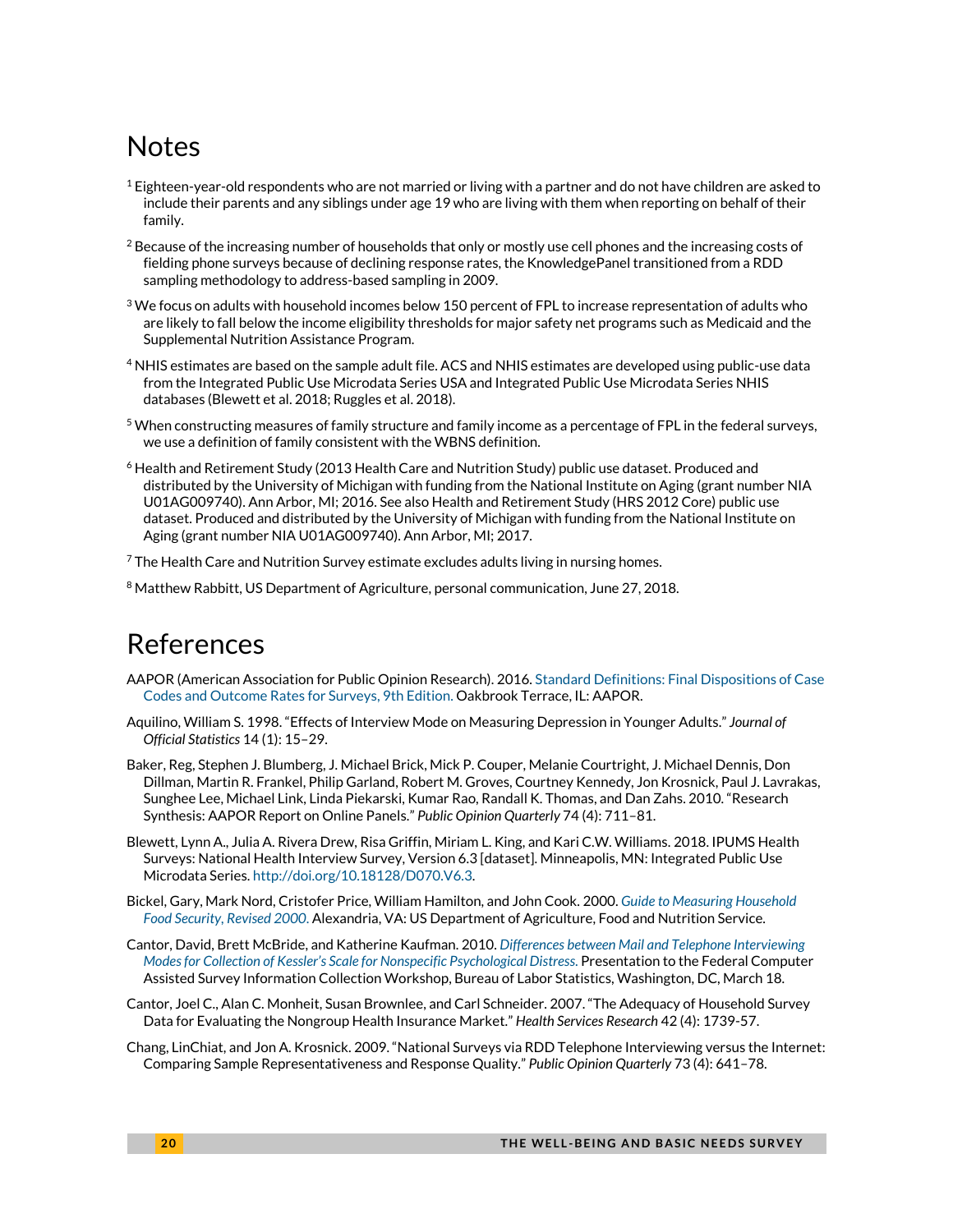- ———. 2010. "Comparing Oral Interviewing with Self-Administered Computerized Questionnaires: An Experiment." *Public Opinion Quarterly* 74 (1): 154–67.
- Epstein, Joan Faith, Peggy Ripley Barker, and Larry A. Kroutil. 2001. "Mode Effects in Self-Reported Mental Health Data." *Public Opinion Quarterly* 65 (4): 529–49.
- Garrett, Joe, J. Michael Dennis, and Charles A. DiSogra. 2010. *Non-response Bias: Recent Findings from Address-Based Panel Recruitment*. Presented at the Annual Conference of the American Association for Public Opinion Research, Chicago, May 13-16.
- GfK. 2016. *[GfK Knowledge Panel Overview](http://www.gfk.com/fileadmin/user_upload/dyna_content/US/documents/GfK_KnowledgePanel_Overview.pdf)*. New York: GfK Custom Research North America.
- Greene, Jessica, Howard Speizer, and Wyndy Wiitala. 2008. "Telephone and Web: Mixed-Mode Challenge." *Health Services Research* 43 (1): 230–48.
- Heeren, Timothy, Erika M. Edwards, J. Michael Dennis, Sergei Rodkin, Ralph W. Hingson, and David L. Rosenbloom. 2008. "A Comparison of Results from an Alcohol Survey of a Prerecruited Internet Panel and the National Epidemiologic Survey on Alcohol and Related Conditions." *Alcoholism: Clinical and Experimental Research* 32 (2): 222–29.
- Karpman, Michael, Sharon K. Long, and Michael Huntress. 2015. ["Nonfederal Surveys Fill a Gap in Data on ACA."](https://www.urban.org/research/publication/nonfederal-surveys-fill-gap-data-aca) Washington, DC: Urban Institute.
- Kessler, Ronald C., Gavin Andrews, Lisa J. Colpe, Eva Hiripi, Daniel K. Mroczek, Sharon-Lise T. Normand, Ellen E. Walters, and Alan M. Zaslavksy. 2002. "Short Screening Scales to Monitor Population Prevalences and Trends in Non-Specific Psychological Distress." *Psychological Medicine* 32 (6): 959–76.
- Kessler, Ronald C., Peggy R. Barker, Lisa J. Colpe, Joan F. Epstein, Joseph C. Gfroerer, Eva Hiripi, Mary J. Howes, Sharon-Lise T. Normand, Ronald Manderscheid, Ellen E. Walters, and Alan M. Zaslavsky. 2003. "Screening for Serious Mental Illness in the General Population." *Archives of General Psychiatry* 60 (2): 184–89.
- Kojetin, Brian A., and Paul Mullin. 1995[. The Quality of Proxy Reports on the Current Population Survey \(CPS\).](http://ww2.amstat.org/sections/srms/proceedings/papers/1995_193.pdf) In the Proceedings of the Survey Methods Research Section, edited by the American Statistical Association, 1110– 15. Alexandria, VA: American Statistical Association
- Krosnick, Jon A., and Stanley Presser. 2010. Question and Questionnaire Design. In *Handbook of Survey Research, Second Edition*, edited by James D. Wright and Peter V. Marsden. West Yorkshire, England: Emerald Group.
- McMorrow, Stacey, Jason A. Gates, Sharon K. Long, and Genevieve M. Kenney. 2017. "Medicaid Expansion Increased Coverage, Improved Affordability, and Reduced Psychological Distress for Low-Income Parents." *Health Affairs* 36 (5): 808–18.
- Meyer, Bruce D., Wallace K.C. Mok, and James X. Sullivan. 2009. *[The Underreporting of Transfers in Household](http://www.nber.org/papers/w15181)  [Surveys: Its Nature and Consequences](http://www.nber.org/papers/w15181)*. Working paper 15181. Cambridge, MA: National Bureau of Economic Research.
- Nord, Mark, and Heather Hopwood. 2007. "Does Interview Mode Matter for Food Security Measurement? Telephone Versus In-Person Interviews in the Current Population Survey Food Security Supplement." *Public Health Nutrition* 10 (12): 1474–80.
- Pascale, Joanne. 2008. "Measurement Error in Health Insurance Reporting." *Inquiry* 45 (4): 422–37.
- Pascale, Joanne, Marc I. Roemer, and Dean Michael Resnick. 2009. "Medicaid Underreporting in the CPS: Results from a Record Check Study." *Public Opinion Quarterly* 73 (3): 497–520.
- Ruggles, Steven, Sarah Flood, Ronald Goeken, Josiah Grover, Erin Meyer, Jose Pacas, and Matthew Sobek.2018. IPUMS USA: Version 8.0 [dataset]. Minneapolis, MN: Integrated Public Use Microdata Series. [https://doi.org/10.18128/D010.V8.0.](https://doi.org/10.18128/D010.V8.0)
- Schonlau, Matthias, Kinga Zapert, Lisa Payne Simon, Katherine Haynes Sanstad, Sue M. Marcus, John Adams, Mark Spranca, Hongjun Kan, Rachel Turner, and Sandra H. Berry. 2004. "A Comparison between Responses from a Propensity-Weighted Web Survey and an Identical RDD Survey." *Social Science Computer Review* 22 (1): 128–38.
- Skeeter, Scott, Nick Hatley, Courtney Kennedy, and Arnold Lau. 2017. *[What Low Response Rates Mean for Telephone](http://www.pewresearch.org/2017/05/15/what-low-response-rates-mean-for-telephone-surveys/)  [Surveys](http://www.pewresearch.org/2017/05/15/what-low-response-rates-mean-for-telephone-surveys/)*. Washington, DC: Pew Research Center.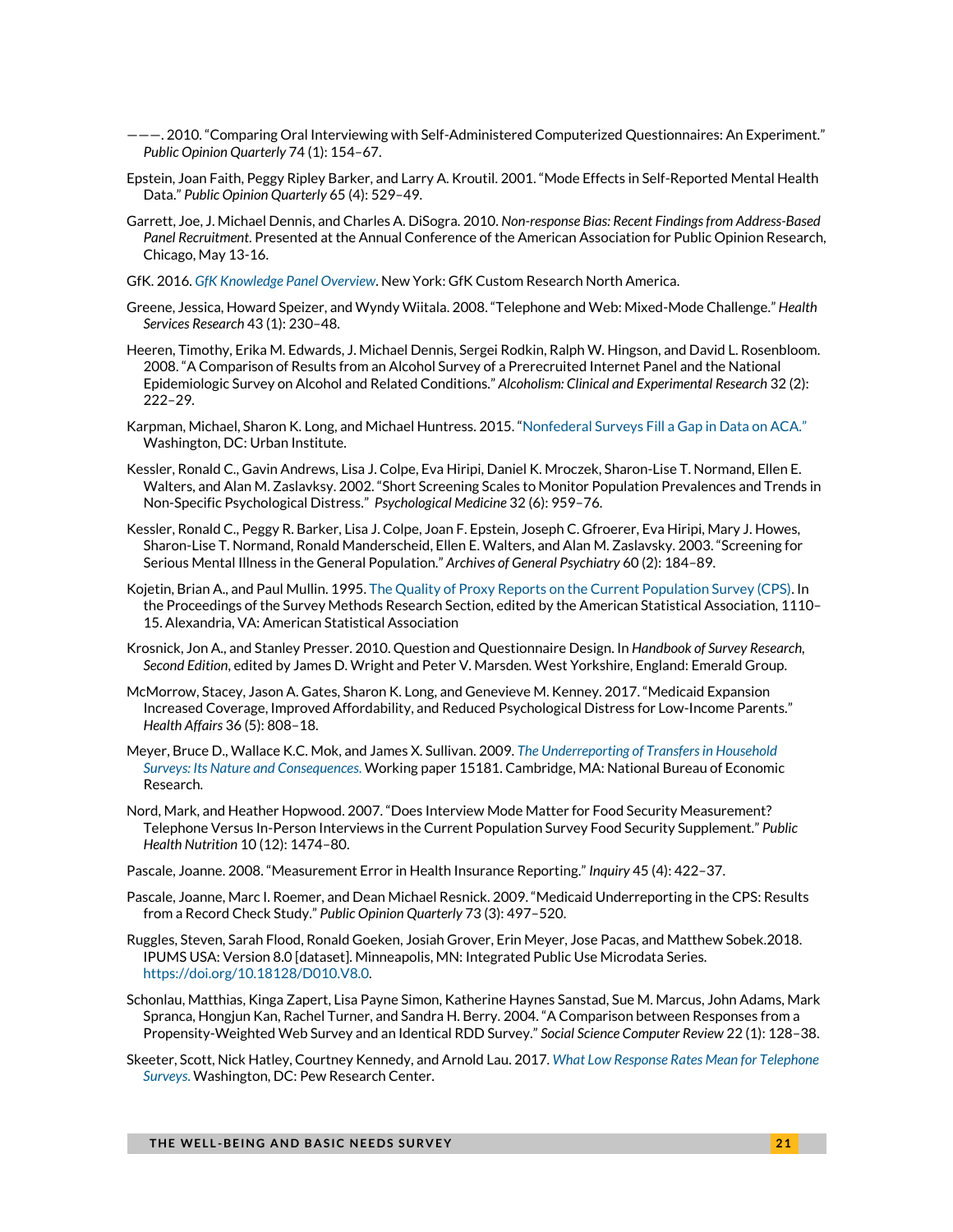Todorov, Alexander, and Corinne Kirchner. 2000. "Bias in Proxies' Reporting of Disability: Data from the National Health Interview Survey on Disability." *American Journal of Public Health* 90 (8): 1248–53.

Tourangeau, Roger, and Ting Yan. 2007. "Sensitive Questions in Surveys." *Psychological Bulletin* 133 (5): 859–83.

- Weissman, Judith, Laura A. Pratt, Eric A. Miller, and Jennifer D. Parker. 2015. *[Serious Psychological Distress Among](https://www.cdc.gov/nchs/data/databriefs/db203.pdf)  [Adults: United States, 2009-2013](https://www.cdc.gov/nchs/data/databriefs/db203.pdf)*. Data brief 203. Hyattsville, MD: National Center for Health Statistics.
- Wheaton, Laura. 2008. *[Underreporting of Means-Tested Transfer Programs in the CPS and SIPP](https://www.urban.org/research/publication/underreporting-means-tested-transfer-programs-cps-and-sipp)*. Washington, DC: Urban Institute.
- Yeager, David S., Jon A. Krosnick, LinChiat Chang, Harold S. Javitz, Matthew S. Levendusky, Alberto Simpser, and Rui Wang. 2011. "Comparing the Accuracy of RDD Telephone Surveys and Internet Surveys Conducted with Probability and Non-Probability Samples." *Public Opinion Quarterly* 75 (4): 709–47.

# About the Authors

**Michael Karpman** is a research associate in the Health Policy Center at the Urban Institute. His work focuses primarily on the implications of the Affordable Care Act, including quantitative analysis related to health insurance coverage, access to and affordability of health care, use of health care services, and health status. His work includes efforts to help coordinate and analyze data from the Urban Institute's Health Reform Monitoring Survey and Well-Being and Basic Needs Survey.

Before joining Urban in 2013, Karpman was a senior associate at the National League of Cities Institute for Youth, Education, and Families. He received his MPP from Georgetown University.

**Stephen Zuckerman** is a senior fellow and vice president of the Health Policy Center at the Urban Institute. He has studied health economics and health policy for 30 years and is a national expert on Medicare and Medicaid physician payment, including how payments affect enrollee access to care and the volume of services they receive. He is currently examining how payment and delivery system reforms can affect the availability of primary care services and studying the implementation and impact of the Affordable Care Act.

Before joining Urban, Zuckerman worked at the American Medical Association's Center for Health Policy Research. He received his PhD in economics from Columbia University.

**Dulce Gonzalez** is a research analyst in the Health Policy Center at the Urban Institute. Before joining Urban, she interned at the Georgetown University Center for Children and Families, where she conducted qualitative and quantitative analyses on Medicaid, the Children's Health Insurance Program, and the Affordable Care Act. Gonzalez has also worked at the nonprofit organization Maternal and Child Health Access, where she evaluated health and well-being outcomes for women in the Welcome Baby Program, a perinatal home visiting program. She received her MPP from Georgetown University.